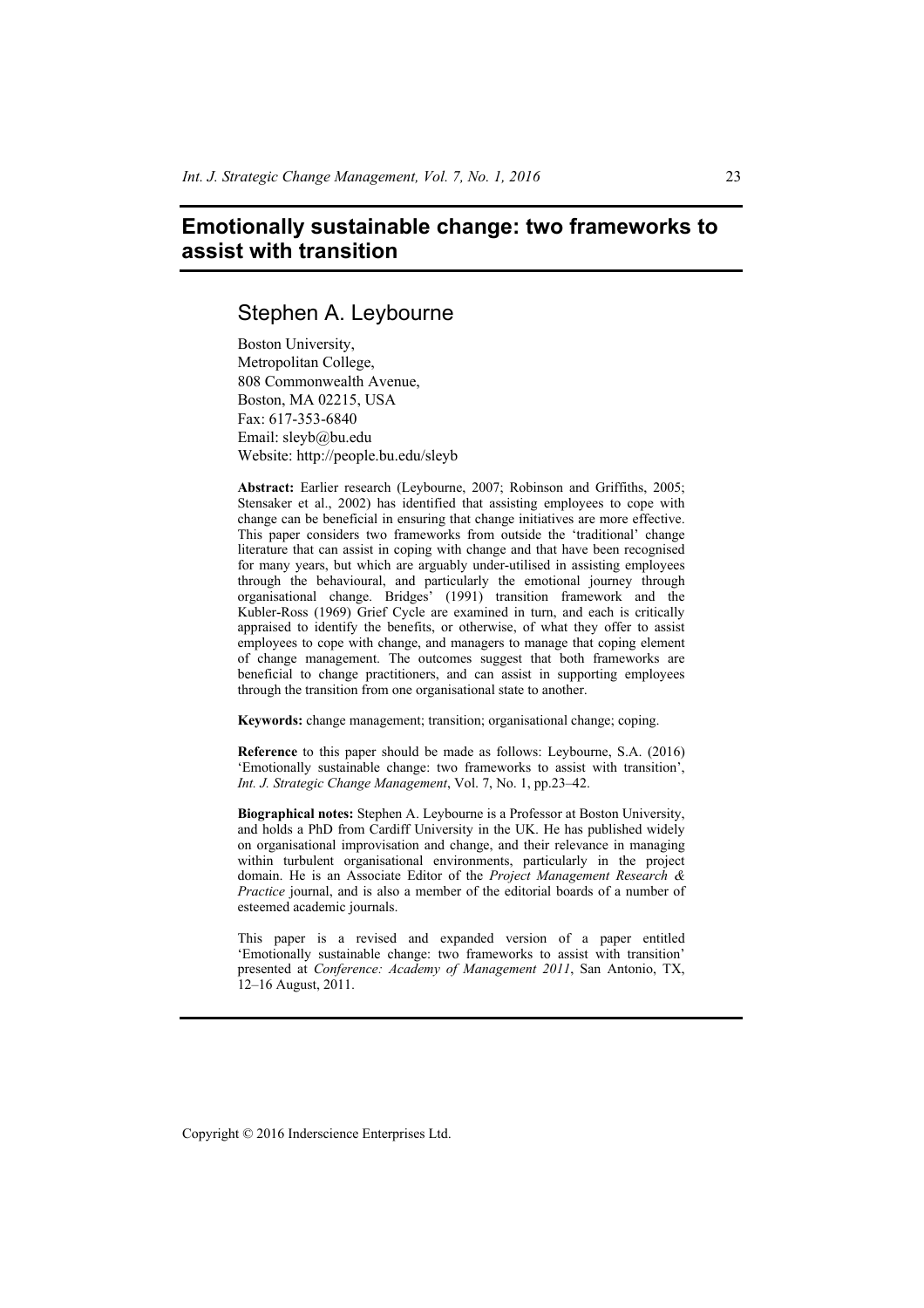#### **1 Introduction**

Managing and coping with change is one of the principal challenges facing organisations today. Natural resistance to change has been identified since the 1940s (Coch and French, 1948). In the 21st century, organisations are attempting to cope with increasingly turbulent and uncertain environments (Hitt, 2000), and those organisations that resolve such challenges more effectively are perceived to be more sustainable, in that they may have an improved chance of survival, and ultimate success. It follows therefore that equipping employees who are affected by such change to understand, engage with, and cope with change scenarios can benefit organisations undergoing evolution and adjustment (Leybourne, 2002, 2006).

This paper addresses change from the perspective of sustaining the survival of organisations, focusing on those areas that impact on employee engagement and employee values (Ashforth, 2000), and on the wider ability of organisations to sustain and manage the emotional elements of equipping and assisting employees through the transition from one scenario to another within the change process, leading to a more effective 'embedding' of change (Oreg et al., 2011).

There are a significant number of tools and frameworks that are alleged to assist in supporting employees and other stakeholders through organisational change. Some are essentially managerial in nature, and some have been adapted or adopted from other disciplines. Two relatively under-utilised frameworks are the Kubler-Ross (1969) Grief Cycle, and Bridges' (1991) work on managing Transition. There is a view that assisting employees to cope with the transition from one state to another within change can significantly improve that transition (Leybourne, 2007; Stensaker et al., 2002), and that the emotional support inherent within this approach produces significant benefits for changing organisations (Cunningham, 2006; Soulsby and Clark, 2013). Evidence suggests that the work of both Kubler-Ross and Bridges contribute useful and effective mechanisms to assist employees in coping with the behavioural, and particularly the emotional aspects (Clarke et al., 2007) of the journey through organisational change.

This 'coping' element is important because change is a constant in organisations, and such activity almost always involves the re-deployment of employees who in the majority of cases are arguably valued and committed (if we accept the ethos of the shift to the HR paradigm), and who carry the investment of managerial and experiential knowledge, either tacitly or explicitly. Although such employees are deemed valuable, historically little attention has been paid to their emotional and behavioural abilities to cope in rapidly changing and turbulent organisational environments (Woodman, 2014).

This paper will address some of these issues, following a traditional structure where initially the growing literature on coping with change will be reviewed, and an analysis of the outcomes will be offered. Following on from this review, the application of the Kubler-Ross and the Bridges frameworks will be considered. A wider discussion of the benefits (or otherwise) of the two chosen approaches to coping with change will then be documented, and the paper will conclude with a summarised narrative of the analysis, together with a consideration of areas for further research.

It is intended that the outcomes will inform current and emerging thought on the effect of change on individuals and groups, and particularly in respect of how the impact of change can be moderated and lessened by an understanding of the transition process.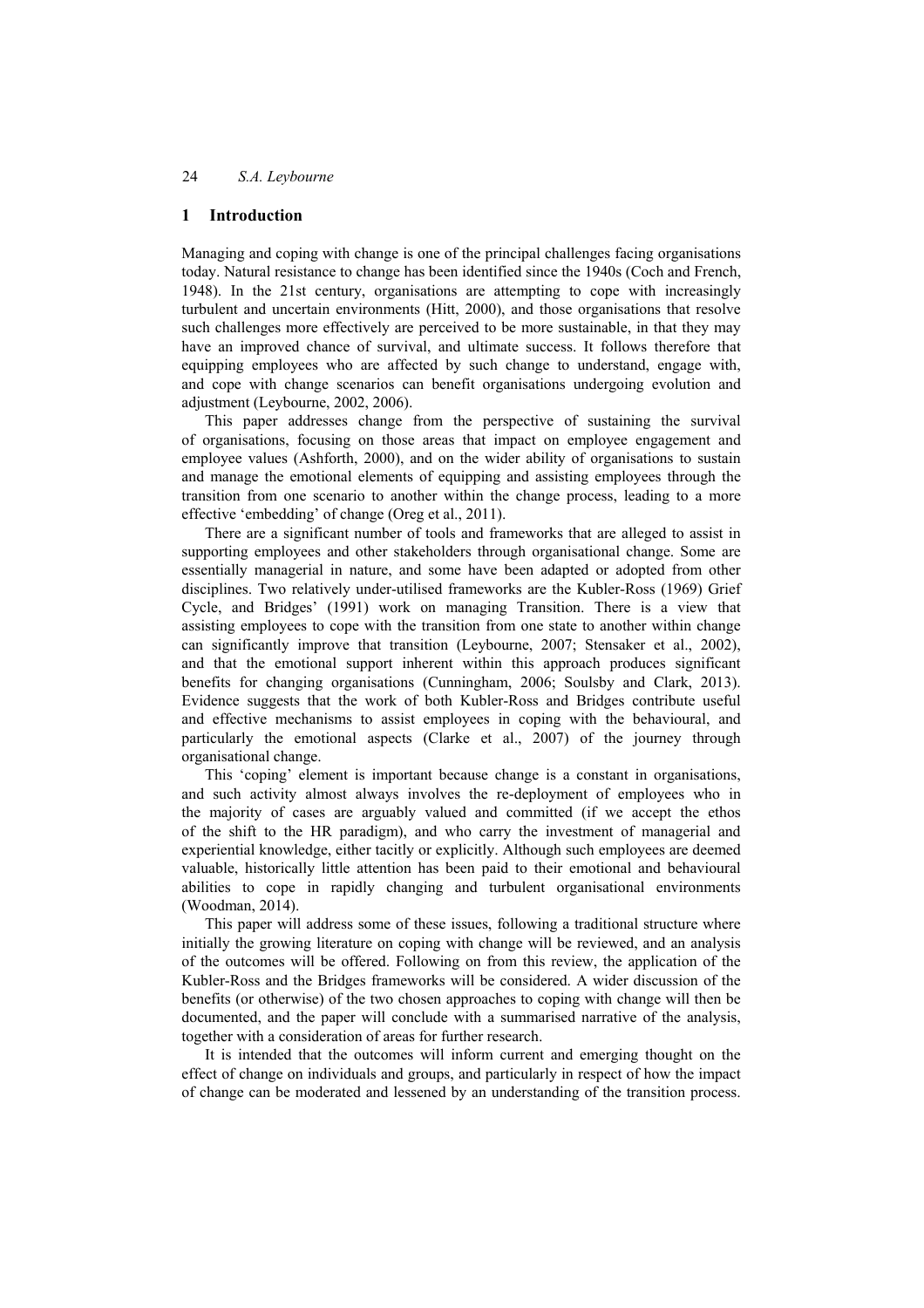This is important as organisations are seeking to manage change in the turbulent organisational environments that prevail (Jaakkola, 2014).

#### **2 A literature review on transition and change**

Transition relates to the way individuals move through personal phases and events (Bridges, 2001). The concept is widely recognised and has academically robust credentials within the health domain (Meleis et al., 2000), and has been embraced within organisational theory (Beer et al., 1990). When change is considered at the individual level, transition becomes a significant issue.

One important element that has been offered to assist organisations to more effectively implement change involves equipping employees to cope with change. Often, this 'coping' characteristic is linked to the ability to cope with the stress that accrues or is attached to being involved in complex change initiatives (Riley and Park, 2014). In this context, coping can be defined as:

> "constantly changing cognitive and behavioural efforts to manage specific external and/or internal demands (of transactions) that are appraised as taxing or exceeding the resources of the person." (Folkman, 1984, p.141)

This definition was later refined and amended to:

"the persons cognitive and behavioural efforts to manage (reduce, minimise or tolerate) the internal and external demands of the person-environment transaction that is appraised as taxing or exceeding the person's resources." (Folkman et al., 1986, p.572)

Successful coping is seen to be instrumental in maintaining well being and achieving high performance in stressful situations (O'Driscoll and Cooper, 1994). Involvement in transformational or other high-impact change is seen as such a situation (Stensaker et al., 2002). This is however complicated by the uncertainty and unpredictability of personal change actions (Bussolari and Goodall, 2009).

Some early literature tended to use transition as a concept for coping with job changes (Nicholson and West, 1988), and the psychology of personal change (Fisher and Cooper, 1990). An emerging, more recent, and growing literature deals with the issue of 'change-based' transition at both organisational (Robinson and Griffiths, 2005; Stensaker et al., 2002) and individual (Judge et al., 1999; Kumar and Kamalanabhan, 2005; Rafferty and Griffin, 2006; Richmond and Skitmore, 2006; Stensaker et al., 2002) levels. This activity suggests that there is an enhanced awareness, at least amongst academics, that equipping employees to cope with change can reap dividends for changing organisations. However, whether this awareness extends to practitioners and managers is less obvious.

At the organisational level, Stensaker et al. consider the problems of 'excessive change,' defined as either: "(1) the organisation pursu[ing] several seemingly unrelated and sometimes conflicting changes simultaneously, or (2) the organisation introducting new changes before the previous change is completed and evaluated" (Stensaker et al., 2002, p.302). They suggest that the consequences are primarily structural and performance-related. Specific occurrences include the shifting or elimination of managers during the change process, the opportunity for poor managers to 'hide' their lack of performance within poorly executed change initiatives, the need to compensate for or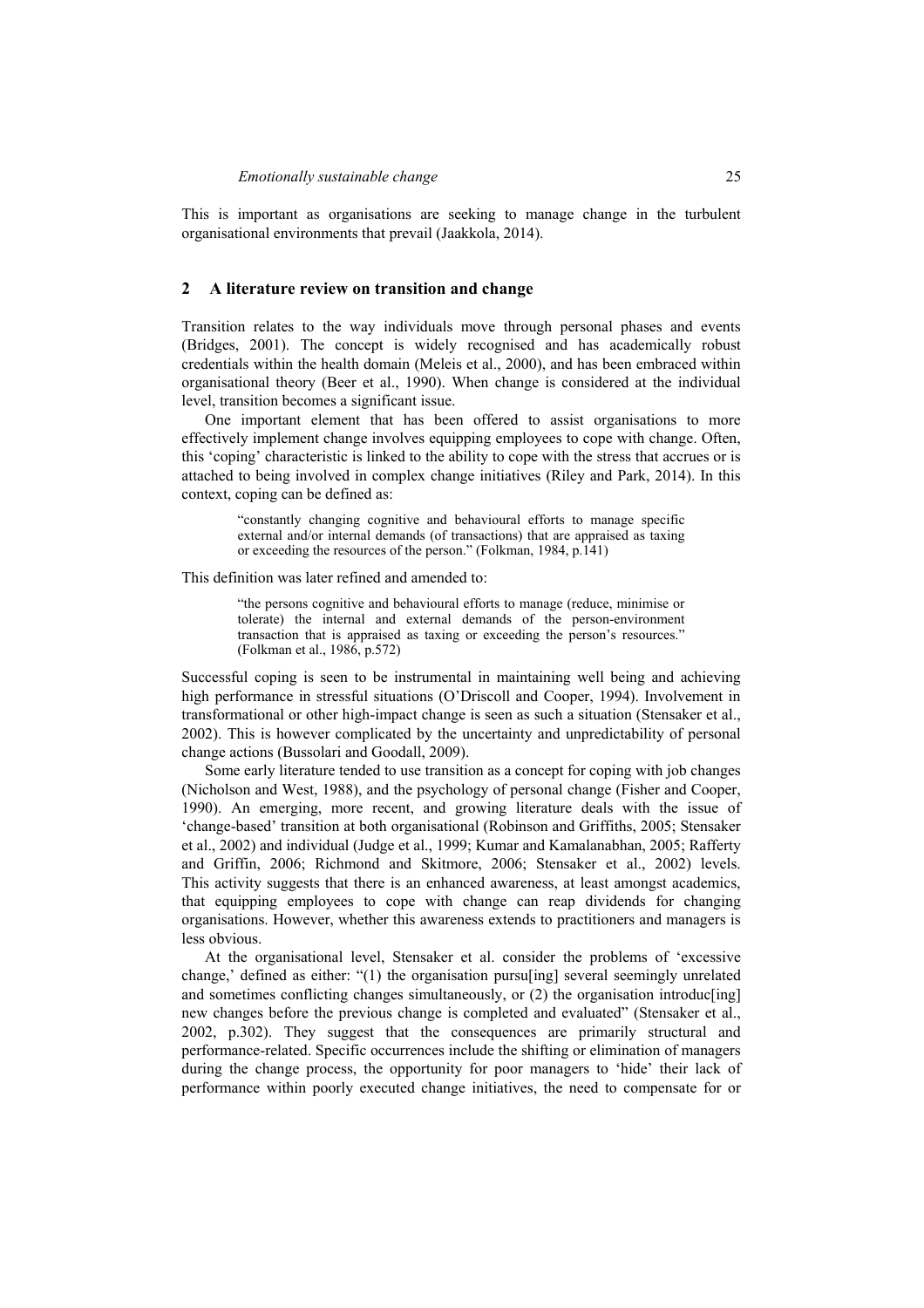take over manager responsibilities, and lack of continuity and structure within the change process. These consequences are described in terms of chaos and high degrees of turbulence, and are also the cause of significant stress amongst some organisational actors (Riley and Park, 2014). Robinson and Griffiths (2005) also consider coping with change at the organisational level, and identified five sources of change stress: increased workload, uncertainty/ambiguity, interpersonal conflict, perceived unfairness, and perceived loss. At the individual level, 15 coping responses were utilised, categorised into four types: task-centred coping, emotion-focused coping, cognitive coping, and social support coping. The emotion-focused coping identified here aligns closely with elements of the Kubler-Ross (1969) Grief Cycle, which, although it was developed to assist with coping in a different and altogether more distressing area, can assist in coping with organisational change. The application of this tool or model will be discussed in the next section.

Also at the individual level, Rafferty and Griffin (2006) find that employees are significantly affected by the frequency, impact, and planning of change, and these change characteristics influence the abilities of individual employees to appraise the uncertainty associated with change (Butterfield et al., 2010; Oreg et al., 2013). Butterfield et al. (2010) concur, considering this from an employee counselling perspective. Indeed, resistance to change has been identified as a problem since the 1940s (Coch and French, 1948). This '*psychological uncertainty*' (Rafferty and Griffin, 2006, p.1155) has a concomitant effect on job satisfaction, quality of working life, and ultimately on employee turnover (Choi, 2011; Cunningham, 2006). Structural equation modelling is used to construct a model of these characteristics. Stensaker et al. (2002) also consider the effect of excessive change at the individual level, and construct a matrix plotting how active or passive individuals were in responding to change against the likelihood that any changes would actually be implemented. This matrix (Stensaker et al*.*, 2002, p.304) identifies a number of individual coping mechanisms, including, at the passive level; waiting for the change to 'blow over', loyalty (reflected in a willingness to absorb more work), and paralysis (expressed as an inability to cope, resulting in 'non-functioning'). At the active level, coping mechanisms include: sabotage (i.e., non-participation in change), exit, and taking self-control (to negate inactivity by managers). The emerging structural frameworks of power and legitimacy are also relevant here (Soulsbyand Clark, 2013).

Judge et al. (1999) considered managerial coping with organisational change, and examined seven dispositional traits, that were ultimately reduced to two significant factors; positive self-concept, and risk tolerance. It is suggested (p.115) that positive self-concept reflects an individual's evaluation of their abilities against four dispositional variables; locus of control, generalised self-efficacy, self-esteem, and positive affectivity. Risk tolerance is centred on the ability to deal with uncertainty, ambiguity, and risk. The two factors are seen as important in gauging the ability to cope with organisational change. Results also indicated that coping with such change was related to intrinsic and extrinsic career outcomes.

Riley and Park (2014) consider the stress of coping with change, and interestingly, Richmond and Skitmore (2006) deal with stress and coping strategies amongst project managers, who are almost always the people in control of the implementation of change. They follow a 'critical incident' approach, and identify 15 stressors and 15 coping strategies. The most popular coping strategies are social support and communication, although avoidance tactics also featured. The results from this research do however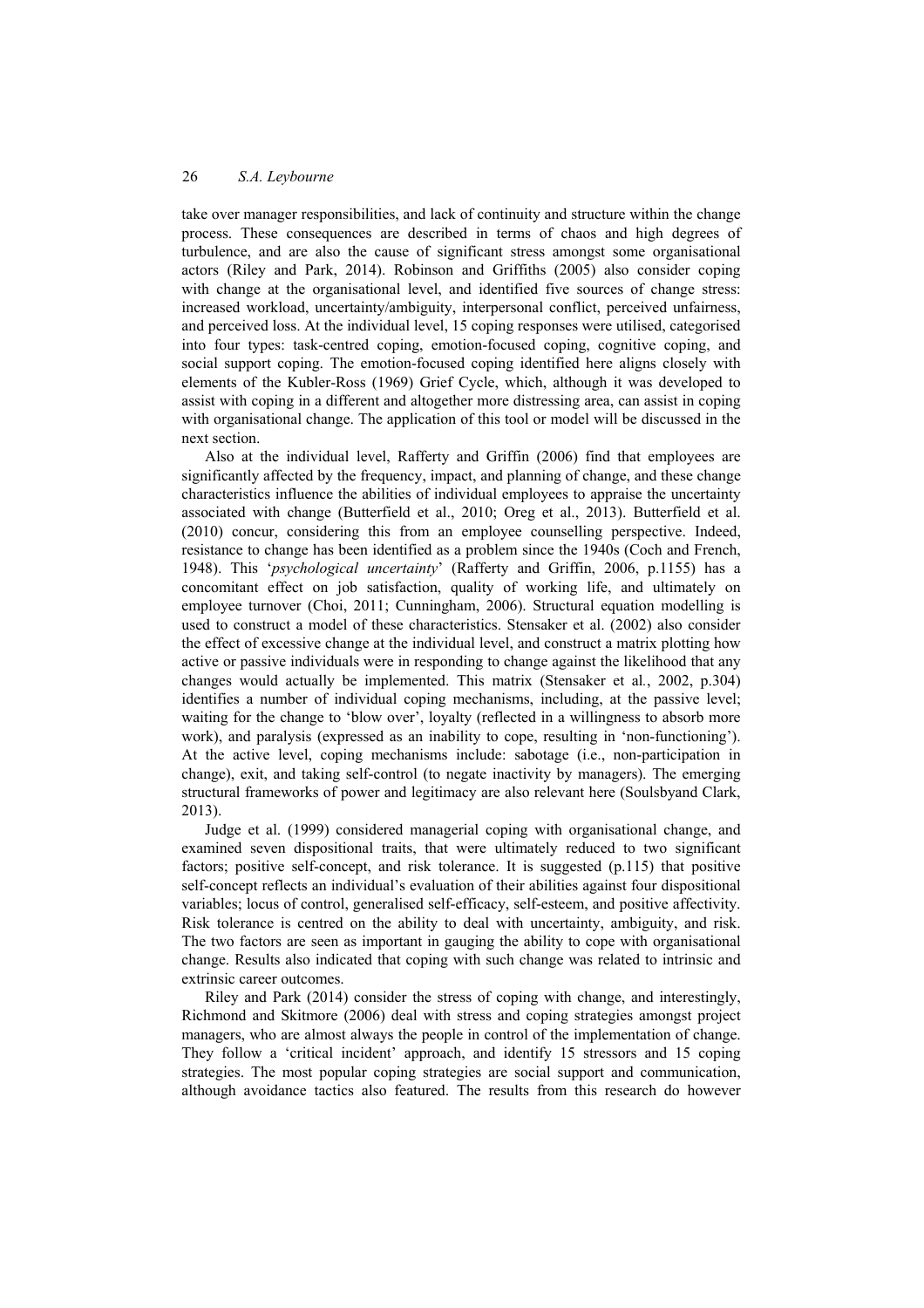reinforce the outcomes from other studies, in that organisational culture needs to encourage activities that can be used to negate stress, and therefore assist employees to cope with change, whether 'excessive' or not.

Both Carnell (2003, pp.242–247) and Williams et al*.* (2002, pp.330, 331) describe and document a five stage 'coping cycle'. The first stage is 'denial' of the need for change, followed by 'defence' of the existing mechanisms and structures. The third stage is 'discarding', which acknowledges that some change is necessary, and which involves changing perceptions, attitudes, and behaviours. The fourth stage is 'adaptation', which is a process of mutual agreement of a way forward arrived at by experimenting, testing, and 'trial and error' learning. The final stage is 'internalisation', involving the embedding of new relationships and shared understandings. The latter three stages in this cycle have significant parallels with Bridges' transition framework, and it is also entirely reasonable to draw parallels with the Kubler-Ross cycle.

Learning and knowledge management is also a factor, especially at the implementation level, where project management is a common framework to manage both change at the organisational level (Leybourne and Kennedy, 2015; Smolarczyk and Hauer, 2014), and transition at the personal and behavioural level (Shepherd and Kuratko, 2009). Horner Reich et al. (2012) conceptualise knowledge management as a: "three dimensional concept comprising knowledge stock, enabling environment, and knowledge practices" (p.663). Transition will be easier if the actor has knowledge of what is happening, is transitioning in a cultural environment that is sympathetic and supportive of transition, and applies knowledge practices that have been generated, tested, and shared within the relevant domain. Such principles are also relevant to large scale transformation projects (Söderlund, 2010).

Indeed, learning is a change process. When something challenges our existing knowledge base (i.e., our understood way that something works), we learn as a result of having to change our understanding to incorporate evidence of events that do not meet our preconceived notion. This is referred to as 'double loop learning' (Argyris and Schön, 1978) as we have to extend our learning process to incorporate the new data, and indeed, we often have to 'unlearn' existing knowledge as a part of this process.

Having considered some of the issues that impinge on how employees cope with change, there is an assumption that leadership style may also be a mediating factor. Holbeche (2006) suggests that: "*a key challenge for leaders is in building an organization capable of ongoing change. This means working with people and helping them to survive and thrive in times of change*" (p.304). Moran and Brightman (2001) offer an essentially practitioner-based view, which embraces many elements of the literature on transformational leadership. Their perception is that leaders who facilitate effective change interact with others, frame change in terms of individual and organisational goals, establish compelling and legitimate reasons for change, and foster an atmosphere to allow experimentation with implementation styles and methods. They also lead by example, demonstrating involvement and commitment, and focus on results. They communicate effectively, and use symbolic and substantive actions to reinforce direction and behaviours (Holbeche, 2006; Moran and Brightman, 2001). These actions confirm and expand those offered in Brown and Eisenhardt (1997).

It is evident from this brief excursion into the literature relating to coping with change, that stress, and the coping mechanisms that are employed to deal with it, have the potential to significantly affect the way in which organisational change is implemented,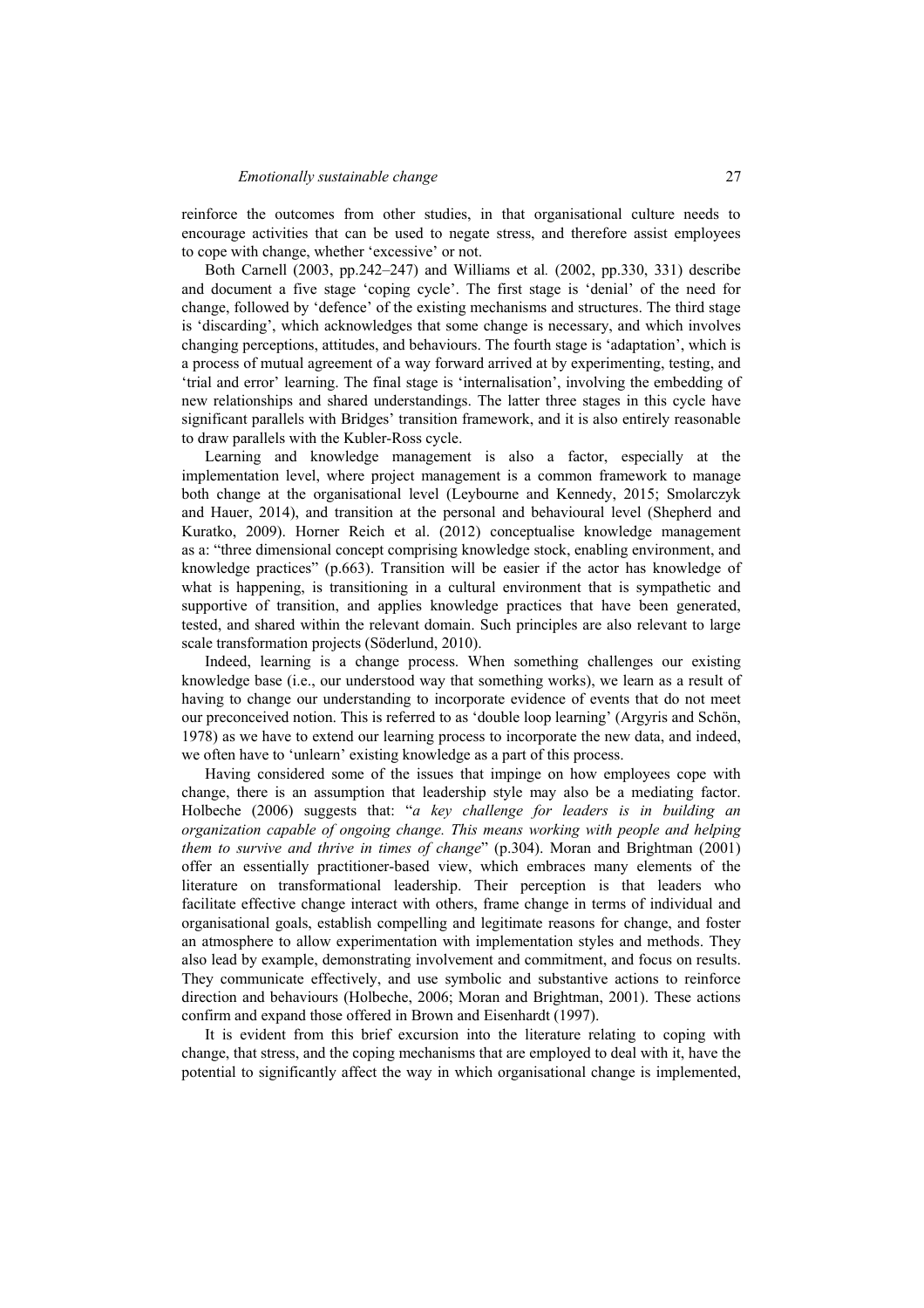both positively and negatively. It is now therefore appropriate to consider in more detail the two frameworks that are the principal focus of this paper.

#### **3 Two suggested frameworks for coping with change**

As has already been suggested, coping with change is seen as an important component in the management of organisational change initiatives (Leybourne, 2007; Robinson and Griffiths, 2005; Stensaker et al., 2002). In this section of the paper, two arguably under-utilised frameworks that are intended to assist in this area are offered.

#### *3.1 Bridges' (1991) transition model*

Coping with change at the individual level involves engaging with and moving through 'transition' (Adams et al., 1976). Hopson and Adams (1976, p.7) define transition as: "*a perceived discontinuity in a person's life space*", and suggest that there are seven transition phases, during which a person's self-esteem varies. They continue by positing that: "*identifying the seven phases along such a self-esteem curve often gives one a better understanding of the nature of the transition cycle*" (Hopson and Adams, 1976, p.12).

Bridges (1991) makes a distinction between change and transition, in that change is 'situational'; i.e., something happens or an action is taken, whereas transition is 'psychological', in that it involves the personalised and internalised amendment of emotions and actions. Nortier (1995, p.33), using a documented case study approach, deduces that: "*transition... is a process internal to the individual, slow and progressive, not demarcated in time and directly related to what the individual is living through*". This transition at the individual level is however significantly intertwined with organisational issues, requiring that the complexity of the interactions and linkages be rationalised and unravelled emotionally (Clarke et al., 2007). It is also apparent that transitions can be an opportunity for either psychological growth, or psychological deterioration (Moos, 1976), and that therefore the outcome of a transition may have both positive and negative implications for the same person (Marks, 2007). Marks also expands on the need for adaptation to a 'transition' way of thinking, drawing parallels with Weick's (1995) work on sensemaking, and suggesting that:

"at the intellectual level, adaptation [to coping with transition] is facilitated by the process of 'organizational sensemaking', through which organization members interpret their environment through interactions with others and construct accounts that allow them to comprehend the world and act collectively." (Marks, 2007, p.725)

Returning to Bridges (1991), he talks of transition in terms of something that involves many simultaneous and interactive changes, and in terms of adjusting to new ways of thinking, organising, and conducting organisational actions.

Given this, it is entirely appropriate that one of the frameworks to be discussed here is Bridges' (1991) three phase transition framework. The somewhat paradoxical approach taken by Bridges suggests that transition is a process that starts with an ending, and ends with a beginning. This linguistic contradiction is based on the descriptors of the three phases of the Bridges transition framework, as displayed in Figure 1.

Essentially, this framework documents and attempts to rationalise Bridge's three identified phases of transition as follows.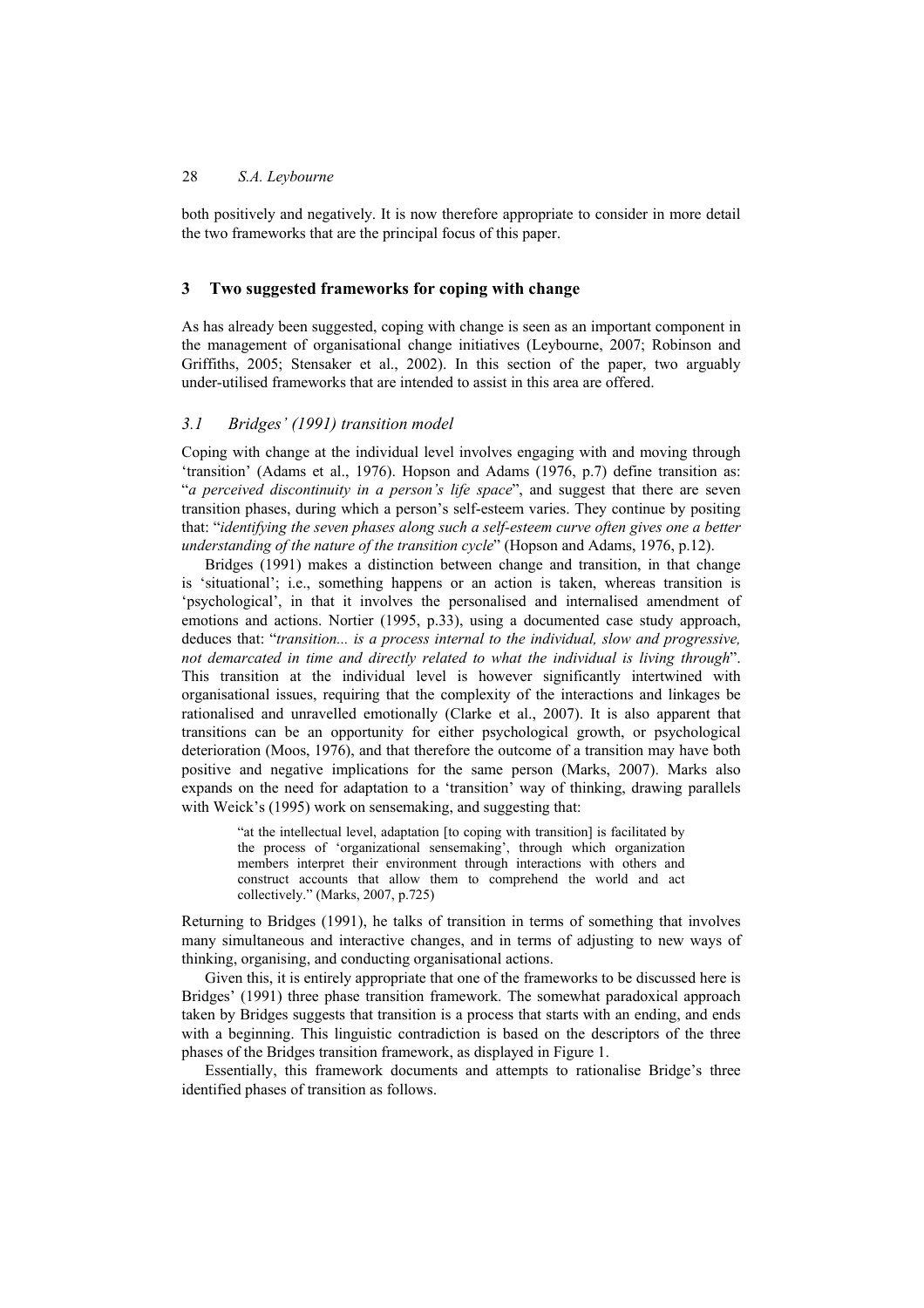Phase 1 is labelled 'Ending, Losing, Letting Go', and is rationalised in terms of employees being attached to old or historic routines and mechanisms. This first phase of transition can therefore be recognised in terms of the negative aspects of employee feelings, emotions, and behaviours. Organisational transitions could involve a broad range of emotions (Huy, 2002). Anger, sadness, anxiety, depression, and confusion could manifest themselves, as employees deal on a personal level with the end of understood routines and ways of achieving tasks and activities, and the reduction in comfort levels based on the removal of familiar and tacitly or experientially acquired patterns and actions. Employees may exhibit bargaining behaviours as part of an attempt to cope with this phase of transition. It is also evident that negative emotions increase with the volume and intensity of organisational change (Kiefer, 2005). Bridges (1991) argues that letting go of familiar and comfortable ways of working is emotionally challenging and deeply uncomfortable for many employees. He suggests that 'endings' can be managed in a number of ways, including treating the past with respect, and by helping to compensate for the imagined and emotional intangible losses caused by the transition. He also identifies communication as important, and indicates that it is important to identify and acknowledge 'endings', in order to define the closure of certain aspects of the previous ways of doing, and in order to let go of the past. The latter element of this phase essentially mirrors the fourth phase of Hopson and Adam's (1976) seven stage cycle, where they talk in terms of acceptance of reality, and 'letting go'.





Phase 2 involves entering 'The Neutral Zone'. This is arguably where transition takes place, in that it falls between what Bridges describes as 'what was' and 'what will be'. It is suggested that because of the amount of change that can potentially take place in this phase, it is a place of both risk and opportunity (Bridges, 1991, p.44). Hopson and Adams talk in terms of a testing stage, which involves: "*trying out new behaviours; new life styles; and new ways of coping with the transition*" (1976, p.12). King (2005, p.179) describes this as: "*a kind of emotional wilderness, an ambiguous space that is neither the old reality nor yet fully the new*". Bridges (1991, p.5) suggests this neutral zone to be: "*the very core of the transition process*", and advocates that without transition, change will not happen.

If it accepted that phase 2 of the transition process, or the 'neutral zone', is the individual's and the organisation's best opportunity for renewal and development (Burke, 2002), then it follows that it is arguably the most important stage of the transition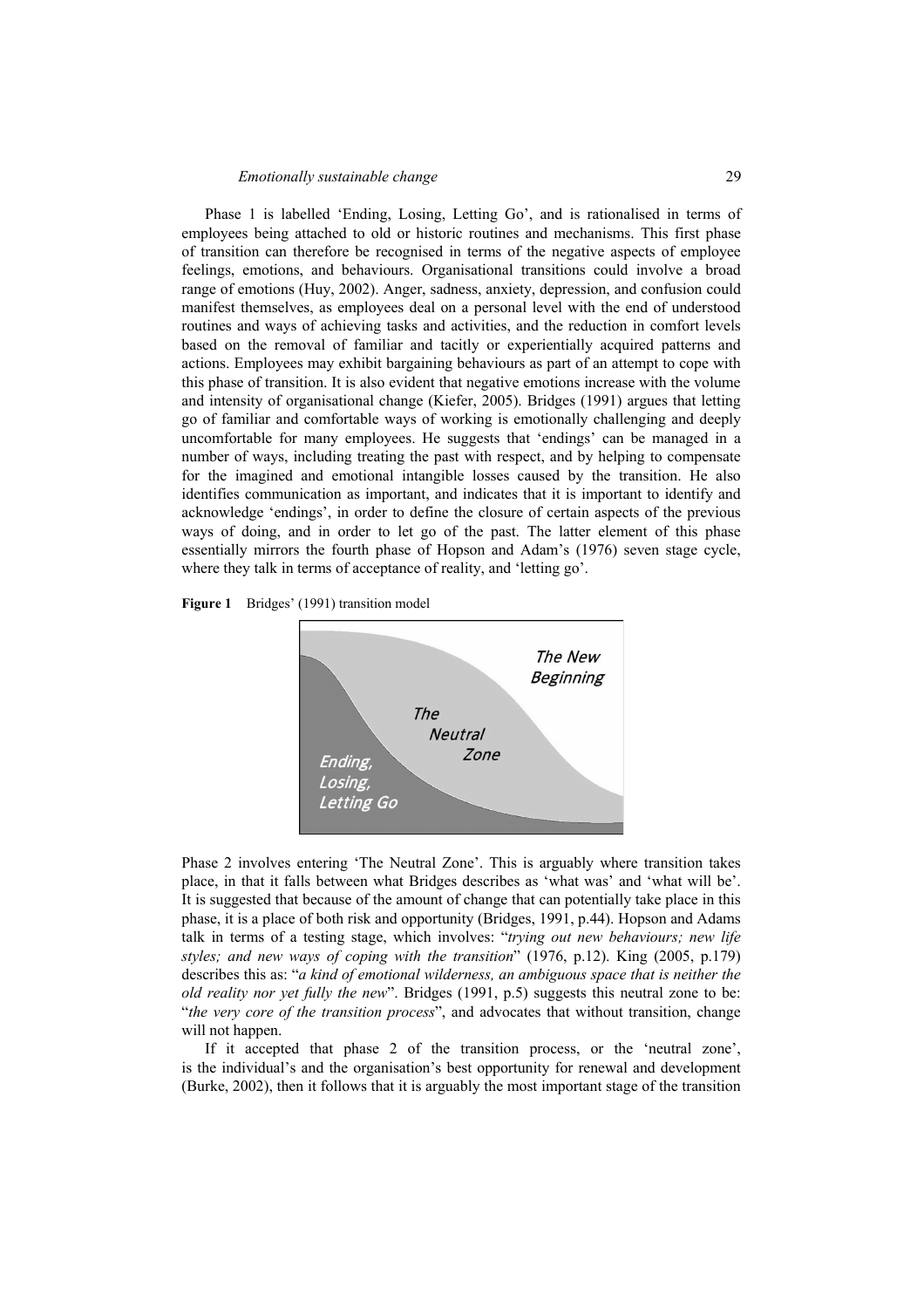process. Certainly, Bridges offers a number of suggestions for managing activity within this phase of transition, including a number of temporary support systems and ways of reframing and redefining activities to make them more accessible and understandable to those undergoing transition.

Among those suggestions are a number documented by Burke (2002, p.17), including: "normalise people's feelings and reactions, reframe the neutral zone in more positive terms, provide structure and support, build teamwork, gather data on how the transition is unfolding, and strive to build new and better ways of working." This is where Weick's (1995) and earlier 'sensemaking' output offers ways of rationalising and coming to terms with differences and opportunities in order to move through transition, either by understanding the need for change, or at the more advanced level, by taking advantage of opportunities to learn and move forward during the transition process. Ideally, people travelling through the 'neutral zone' are also able to take advantage of its position as a zone of creative opportunity, where change can be identified and realised. To revisit the early work of Lewin (1947), which inspired and informed a number of other three stage change frameworks, at this point participants have an opportunity to 'unfreeze' from old ways of achieving, but have not reached the position where they have had to 'refreeze' back into new systems.

This 'neutral zone' can therefore be a temporal and opportunistic space to engage in experimentation, and the creative application of new improvised ways of achieving, which can result in emerging best practice (Chelariu et al., 2002; Kamoche and Cunha, 2005; Leybourne, 2006). The likelihood of this form of activity occurring is however closely aligned with the organisational culture of the workplace, and the individual characteristics of the workforce. Evidence suggests that there is therefore a need within the change management processes of organisations to enable and support this kind of activity (Leybourne, 2002).

Phase 3 involves moving to what Bridges refers to as 'the new beginning', which is significantly distinguished from the understanding of a new 'start'. It is suggested within Bridges (1991) that a start occurs when people 'start doing new things' as a result of the requirements of change initiatives, i.e., the enactment of new processes. As Bridges (1991, p.50) states: "*starts take place on a schedule as a result of decisions. They are signalled by announcements*". A 'beginning' arguably only occurs (according to Bridges) when personal psychological and behavioural change takes place, enabling people to adopt new behaviours and identities. They: "*follow the timing of the mind and the heart*" (Bridges, 1991, p.50). Although these ideas are stated in less than academic language, they are allegedly based on solid empirical data and have been embraced by academics and by practitioners, including Nortier (1995) and Marks (2007). Nortier talks of: "*a move to another logic, the acquisition of new forms of behaviour, new skills, a new way of thinking, of establishing contact with new people, etc., in order to get familiar*  with the new policy, the new procedures and the new organization accompanying the *change*" (1995, p.35). Marks looks specifically at 'adaptation' to the transition model, offering a framework to manage that adaptation that will be discussed later in the paper.

It is also entirely possible that the adaptation to embracing the concepts of transition will encompass a shift towards developing or nurturing specific cultural and individual characteristics that allow the creative application of new ways of achieving that emerge within the 'neutral zone'.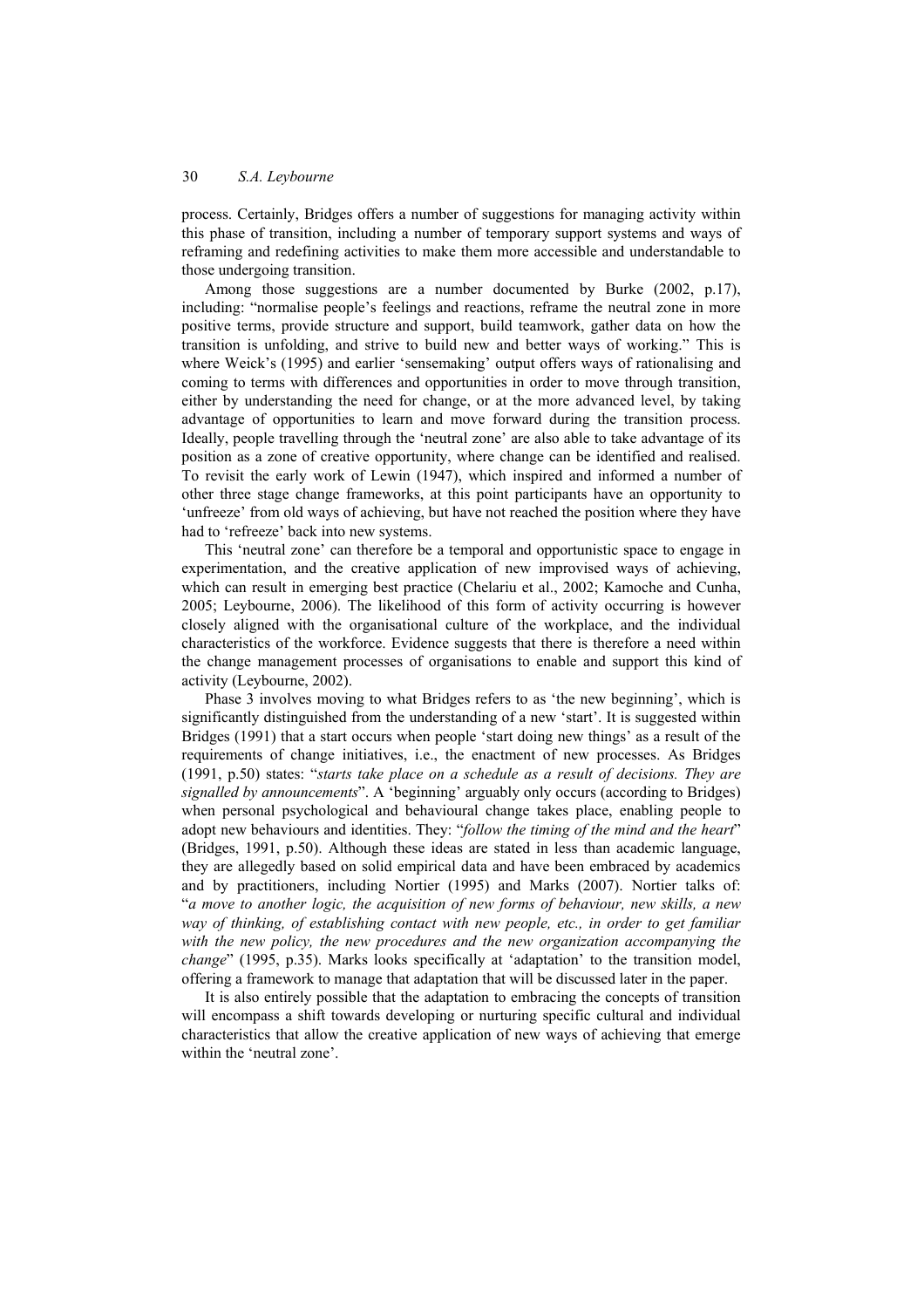# *3.2 The Kubler-Ross (1969) Grief Cycle*

Many elements of the management literature have originated within other academic disciplines, and much of the behavioural material that informs managerial activity at the individual and group level fits with this premise. The work of Kubler-Ross originated in psychology, and was developed to assist in equipping people to understand the difficulties of and deal with the challenges of coping with terminal illness. This research manifested itself in the findings documented in Kubler-Ross (1969), which includes a cycle of emotional states that represent a progression of emotions experienced by individuals when confronted with evidence of this impending or present terminal illness, or by others dealing with bereavement.

More recently, it has been determined that this cycle, which is often colloquially referred to as the grief cycle, is also applicable to others experiencing different types of grief or denial, including loss of employment, and being negatively affected by change (Perlman and Takacs, 1990), both personally and organisationally (Grant, 1996). It is interesting that Bridges, in his 2001 text on personal transition, makes the distinction between grief and mourning, suggesting that:

> "Grieving comes from an ancient root-word meaning 'heavy' and refers to the feeling that accompanies a loss. Mourning, on the other hand, comes from a root-word referring to 'remembering'. The latter therefore deals more with the way that the mind works on the broken connection, while the former deals more with the sadness and depression that is the result of the break." (Bridges, 2001, p.224)

There is an important element in the relevance of the Kubler-Ross cycle, which identifies the stages connected with 'grieving', when it is applied to coping with organisational change. This is not that any change is necessarily positive or negative, but that it is perceived as a negative incident by the person experiencing it, and that they therefore have a tendency experience the documented stages in the cycle. Indeed, Beer et al. (1990) incorporated Kubler-Ross's work as the basis for their 'change transition process', which also suggests that people experience significant variation in mood that can affect their ability to cope during periods of significant organisational change.

Figure 2 presents the cycle, which has evolved slightly since Kubler-Ross (1969) identified her five key stages, which were: denial and isolation; anger; bargaining; depression; and acceptance. The stages in this cycle have a marked similarity to a later five stage model of the coping cycle developed by Carnell (1999), which draws on previous work in the area by de Vries and Miller (1984) and Adams et al. (1976). This model, although considering effects that impinge principally on self-esteem rather than on emotions, identifies a similar set of five stages, labelled as: denial; defence; discarding; adaptation; and internalisation.

The original assumption in the Kubler-Ross cycle is that an individual will start from a position of at least relative 'stability' or relative equilibrium. This cannot however be assumed, regardless of whether the cycle is applied to personal change in the original context of the cycle, or whether we are applying it in the context of coping with organisational change, notwithstanding the fact that at most times individuals are dealing with some element of uncertainty in their personal or work environments. Indeed, excessive change is a common problem in organisations, and it could therefore be argued that stability is an unusual state in such environments.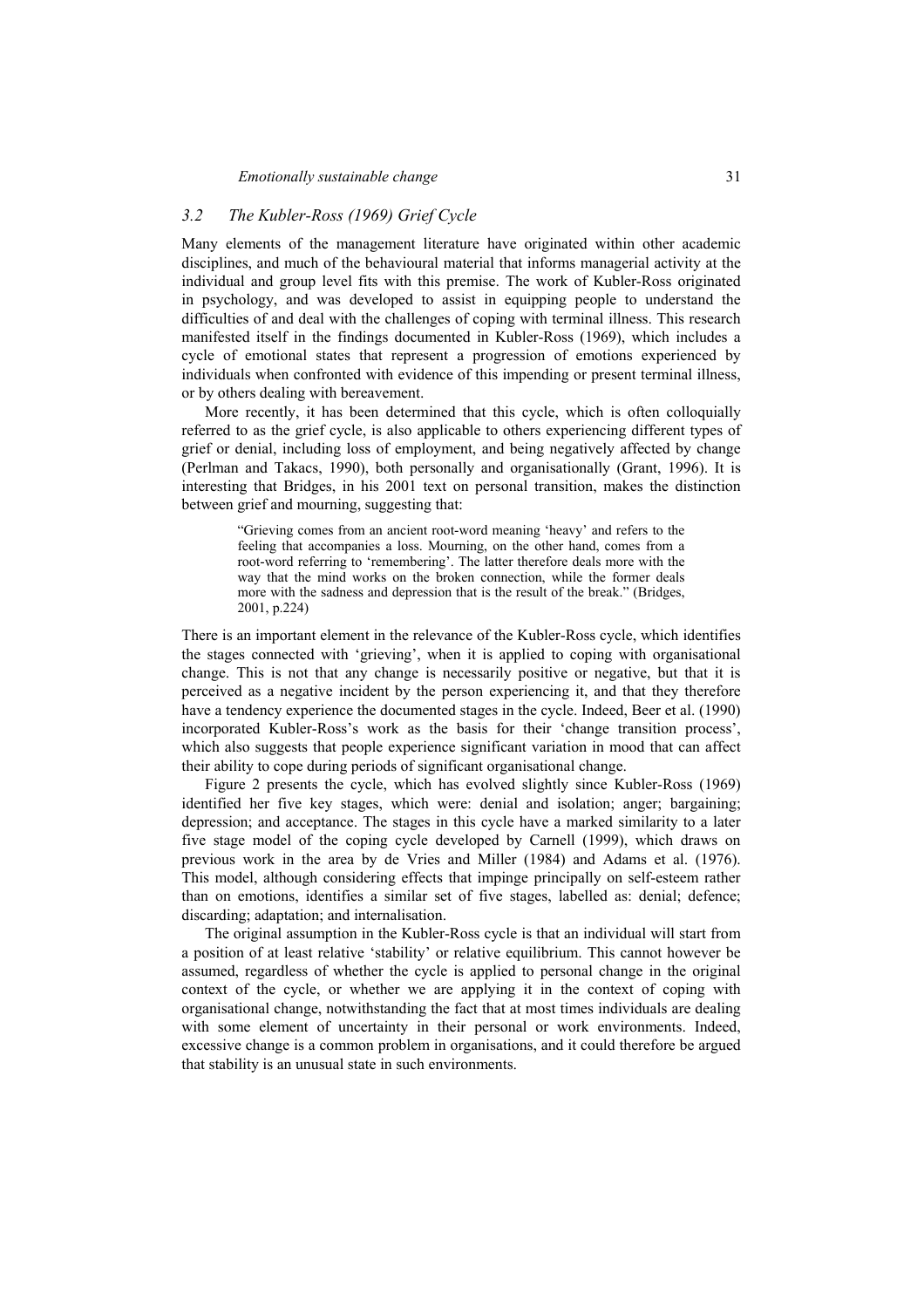



Notwithstanding the turbulence of modern personal and organisational environments, the commencement of the Kubler-Ross cycle is invoked by this (possibly) relative stability being shattered by the acknowledgement of a significant announcement that upsets the equilibrium state in a dramatic sense; either because of the nature of the information, or the perceived effect it is anticipated to have. Often, this event manifests itself in a state of 'immobilisation', where the enormity of the event is sufficiently great as to paralyse thought or immobilise the logic of traditional cognitive processes. Although arguably this is not a phase in Kubler-Ross's original cycle, it has been more recently accepted that it is present (Adams et al., 1976), although it varies in temporal scale from a matter of seconds in some circumstances, to a more extended period in other cases.

Turning now to the five documented stages, Kubler-Ross talks firstly in terms of 'denial', suggesting that it: "functions as a buffer after unexpected shocking news, allow[ing] the patient [or recipient] to collect himself and, with time, mobilise other, less radical defences" (1969, p.35). Applying this to organisational change, employees will often find value in their present routines, circumstances, and situations (Carnell, 1999, p.211), and can therefore deny the need for change, citing previous successes and embedded organisational understandings and precedents as reasons to retain or continue present ways of operating. This may happen regardless of previous dissatisfaction with such routines, mechanisms, and procedures, and the paradoxical nature of this reaction is driven by contradictory emotions, mobilised according to the perceived immediate circumstances.

The second stage is 'anger', and Kubler-Ross sees this as a frustrated outpouring of emotions, including those possibly accumulated through the denial phase. Often: "*this anger is displaced in all directions and projected onto the environment at times almost at random*" (Kubler-Ross, 1969, p.44). Applying this phase to an organisational change scenario, workers will pick fault and find grievances that can be applied to or blamed on the impending changes, regardless of whether this is reasonable or logical. Rational thought is often suspended in favour of emotional reaction, and complex arguments are constructed in support of what are often irrational stances. Carnell (1999) suggests that one way of mitigating the effects of this phase is to minimise the immediate impact of the change, allowing affected employees time to face up to a new reality.

The third stage or phase involves 'bargaining', which is: "*an attempt to postpone*" (Kubler-Ross, 1969, p.73), or perhaps, to be more poetic, seeking in vain for a way out of the situation that terminal illness or impending change places them in. This phase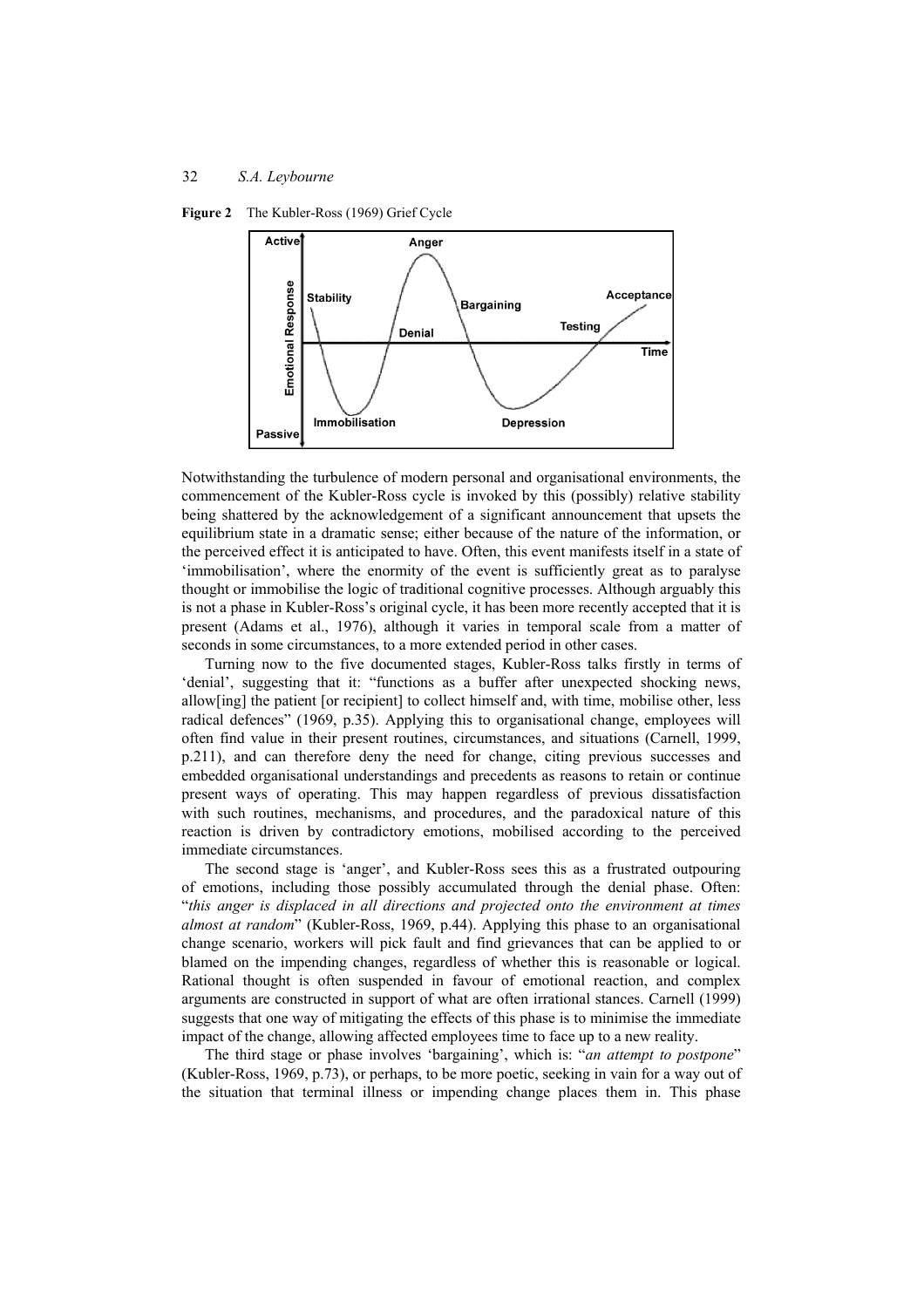involves seeking or offering an alternative that is beneficial to the patient (in a medical context) or the employee (in an organisational change context) that may dilute the intensity or immediacy of the change. The second, or 'defensive' stage of Carnell's coping cycle overlaps with this 'bargaining' phase, with Carnell talking of: "*defensive behaviour [that] seems to have the effect of creating time and 'space' to allow people to come to terms with the changes*" (1999, p.212). Imara (1975) indicates that the bargaining that occurs during this stage is instrumental in moving participants towards a gradual realisation of the real consequences of the event or the change being experienced.

The fourth stage in the Kubler-Ross grief cycle is 'depression', where there is a final realisation of the inescapable and inexorable shift towards the new scenario, and an acceptance that the various 'bargaining' postures have been in vain, or have not had the desired effect. With terminal patients: "*stoicism... will be replaced with a sense of great loss*" (Kubler-Ross, 1969, p.75). In organisational change, this 'depression' is displayed more as a sense of bowing to the inevitable. This phase may be quite temporally limited in many employees, as more sophisticated employees attempt 'bargaining' and 'testing' alongside or simultaneously with the 'depression' stage. Carnell identifies a 'discarding' stage, which mirrors the first 'letting go' stage of the Bridges (1991) transition model, and which indicates a shift from looking back into the past, and towards looking forward and into the future (Carnell, 1999, pp.212, 213). This transition comes with the realisation that change is inevitable, and maybe with a growing sense that it is also necessary. The 'bargaining' and 'depression' stages, together with the 'testing' stage to follow, are essentially concerned with the employee coming to terms with and resolving the tensions inherent in the shift to a new set of norms and routines. Much time has probably been spent in examining options, and running alternative mental scenarios. Cognitively, this is a significant challenge for many employees, and may involve cyclic loops that repeat previous emotions and actions, for example by moving back from 'depression' to more 'bargaining', and maybe back to another cycle of 'anger' before moving forward again.

The penultimate stage is 'testing'. This stage is not present in Kubler-Ross's original 1969 work, but is arguably accepted as a part of the cycle as it applies to organisational change issues. It has strong parallels with Carnell's (1999) 'adaptation' stage, in that it is a process of mutual adaptation, where: "*individuals begin to test the new situation and themselves, trying out new behaviours, working to different standards, working out ways of coping with the changes*" (Carnell, 1999, p.213). To a great extent the activity here is positive, and Imara (1975) identifies a growing self-awareness of the need to resolve issues and move forward to a personal understanding of what is required to survive and thrive in the new circumstances that prevail. Some of the activity is based on 'trial and error', and frustration can accrue as a consequence of trying to make a new system work (Carnell, 1999). Training and support are particularly important at this stage in organisational change.

The final stage is 'acceptance'. Kubler-Ross indicates that when applying this model to terminal illness: "*acceptance should not be mistaken for a happy stage*" (1969, p.100). This is not however the case when applying the cycle to organisational change, where 'acceptance' is more positive, and suggests a situation where many of the personal tensions have been resolved, and there is an identified and acceptable way forward. There are parallels here with the third 'New Beginnings' phase of the Bridges (1991) transition model, in that personal behavioural and psychological change will have taken place and the employee will be committed to the new scenario. Carnell talks in terms of 'internalisation', described as: "*a cognitive process through which people make sense of*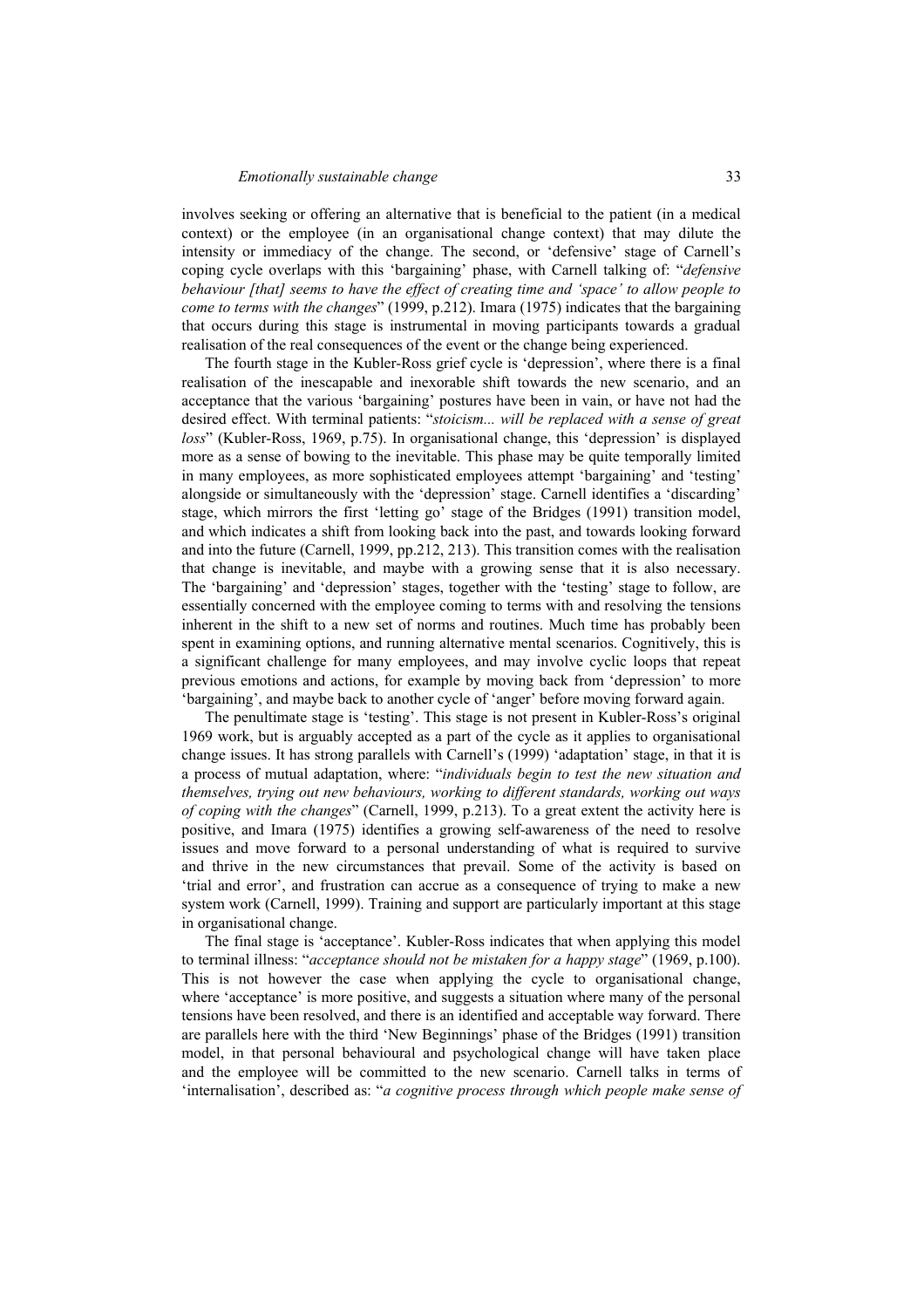*what has happened*" (1999, p.214). This brings us full circle back to key elements in the sensemaking process articulated in the work of Karl Weick, and in particular, the cognitive elements of making sense of organisational events that are documented in Weick (1995).

It should be noted at this point, that these cycles demonstrate a completed journey through change. It is however important to note that not all participants or actors complete this journey, and those that do may not progress neatly from one stage to the next in sequential fashion. Temporal and cognitive factors come into play, and some employees may not progress beyond, say, the 'denial' stage (Carnell, 1999, p.214). This can manifest itself in a persistence in operating a set of practices that are consistently shown to fail, or in a refusal to understand the effect that change will have on their own construct systems (www.businessballs.com/personalchangeprocess.htm). Also, the possibility of some employees 'cycling' between stages has already been discussed, and theoretically and practically, it is possible for employees to become 'trapped' in any one of the stages. This notion will be explored more fully in the 'discussion'.

#### **4 Discussion**

It can be seen from the previous section that both the Bridges (1991) transition model and the Kubler-Ross (1969) grief cycle can be applied to assist in the management of the emotional and behavioural aspects of change. This discussion will expand on the practical application of what are useful and beneficial tools to assist in coping with organisational change, and offer empirical evidence to support the use of both frameworks within the management of organisational change. There have also been a number of models or documented cycles that mimic or expand on Kubler-Ross's work, and which are more explicitly applicable to change (see Elrod II and Tippett, 2002, for an explanation of a number of these models). It is however suggested that there does have to be a serious managerial intent to assist employees through change, and a culture that supports assistance in coping with organisational change, in order for the maximum benefit to accrue.

This serious managerial intent can be problematical, as many managers identify and articulate change in a processual sense, by presenting the benefits, designing new policies and procedures, setting budgets, and planning change activities in a prescriptive way (Nortier, 1995; Leybourne, 2002). This is a common approach to change (see Dawson, 2003), and one that offers an underlying assumption that there is a 'process' that can be followed to implement many types of organisational change successfully. It could however be argued that change expressed as a series of gains and processual advantages (Nortier, 1995), but ignoring the behavioural implications of coping, feeling loss, and other aspects of 'transition', under-estimates the importance of the 'human' element within change, and may therefore be doomed to failure, or at least compromised to an extent by a slavish concentration on actions rather than emotions.

This would seem to indicate that traditional processual models of leadership are failing to support the behavioural aspects of leading employees through change. Leadership and change models appear not to connect the requirements and drivers of change at the organisational level with the transition phases that individuals need to traverse in order to emotionally navigate the challenges of that change at the individual level. This is something that the competent leader and change manager needs to address.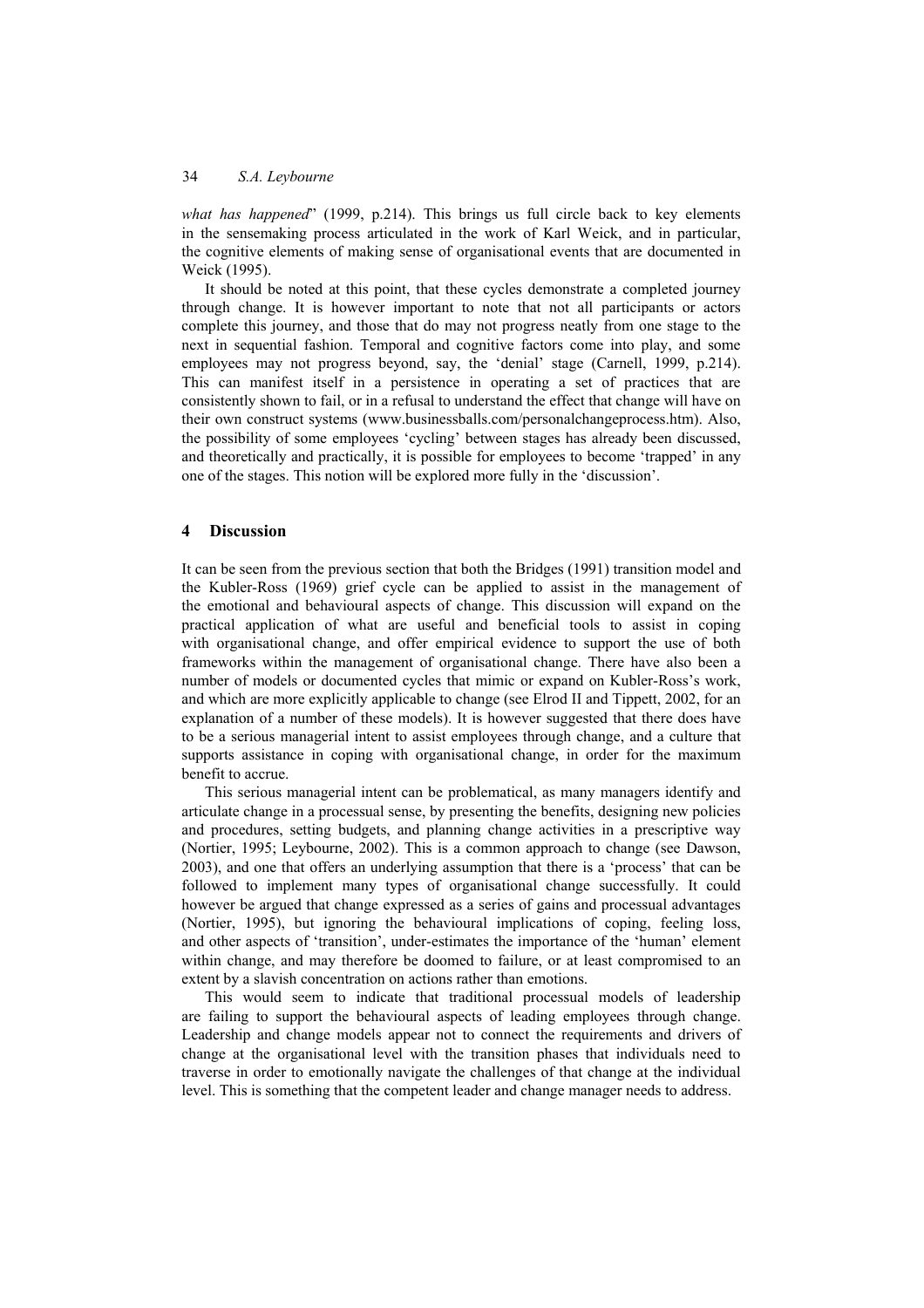Nortier (1995) offers a transition model that draws on the work of Bridges, and on considerable experience of managing and consulting with companies through periods of major transition. This model is demonstrated in Figure 3.



**Figure 3** Nortier's (1995) five phases of transition

Nortier's model suggests that there are five phases of transition, as follows. The first phase is labelled 'initial equilibrium', and engages with the previously discussed notion that transition starts from a period of relative stability, although it can be argued that the turbulent economic and political environments that prevail currently have negated a shift from this view. There is a view that the more stable this period of relative equilibrium is, the less amenable employees are to change, and the more they question the need for change (Nortier, 1995, p.38). The second phase is about 'separation', in that necessary change, often triggered by a significant event (e.g., the arrival of a new leader; a change in strategy; the need to comply with new legislation), is ignored or minimised in importance. This phase encompasses 'denial', which is an important element of the Kubler-Ross cycle. The third phase is one of 'crisis' and confusion, and in this phase Nortier's view differs significantly from that of Bridges, who has suggested that the three phases of his transition model can coexist simultaneously, and with varying degrees of intensity. Nortier (1995, p.40) suggests that the crisis stage can appear swiftly, causing an awareness that the equilibrium phase has been consigned to the past. This realisation triggers erratic and reactive behaviour, and Nortier suggests that this confusion is essential to trigger the actions needed to learn new behaviours (Greiner, 1972).

As confidence starts to rebuild, there is a transition to the fourth phase of 'rebirth', where new ways of moving forward are proactively explored. It is suggested that this: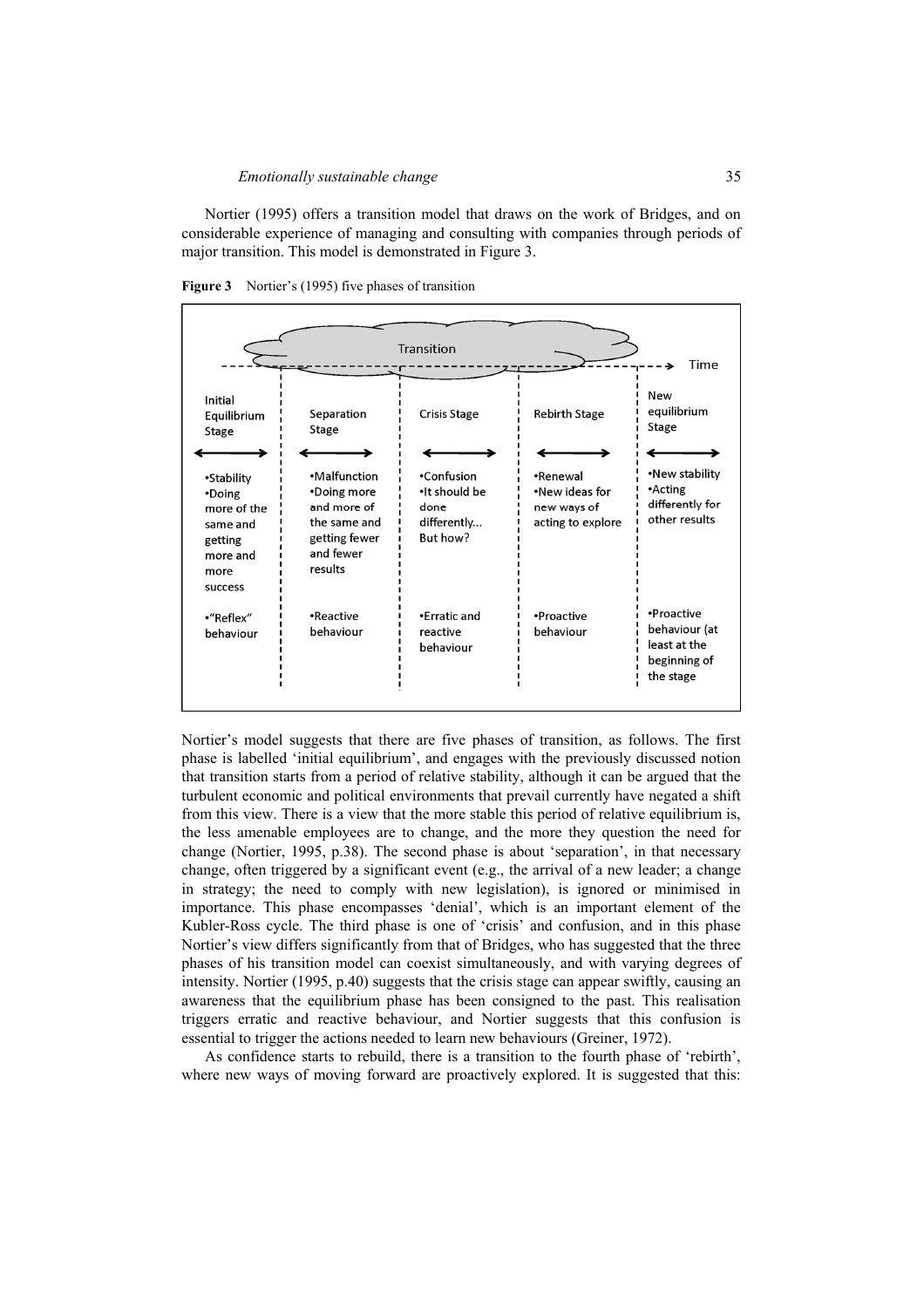"*is a fragile phase, in which doubt persists and shows itself recurrently*" (Nortier, 1995, p.44). The rebirth phase has important links with learning, in that individuals will be hesitant, anxious, and experimental in seeking to resolve issues and move forward. To a large extent, individuals are rebuilding their own versions of reality at this stage, recreating order out of the relative chaos of the 'crisis' stage, and building new beliefs and support structures. It would appear that this stage is the one where a real difference can be made, and embracing socially constructed 'new' reality models, informed and underpinned by contemporary views of 'improvised' action and agility (Leybourne, 2009) would allow employees affected by change to navigate change more sympathetically.

The fifth stage is one of a 'new equilibrium', where employees start to feel more comfortable in their modified environment. At this point employees tend to minimise or resolve the challenges of the 'crisis' phase in favour of more stable emotional and organisational situations, and look back on the transition as a significant achievement. As Nortier concludes: "*after transition, only the change obtained remains. Yet, it is the transition, now forgotten, which has enabled this change to come about*" (1995, p.45).

There are of course complications if groups of employees are living through transition together, or apparently simultaneously. As we are dealing with individuals, who may be components of teams or groups, it is reasonable to assume that each team or group member will not be travelling through the various stages at the same speed. This is likely to be true whichever 'transition' model is applied. This can result in what Nortier (1995, p.44) calls a 'contamination effect', where individuals can regress or be 'pulled back' into a stage where other group or team members are still resolving issues. It would appear that this situation could also resolve itself in a situation where 'lagging' team or group members could be 'accelerated' through the transition by those progressing through transition more rapidly, but the literature is not explicit about this. It is however likely that those participants who are subject to 'accelerated' transition will not fully resolve the tensions and contradictions that are important to them, resulting in less 'robust' change. This aspect of change would warrant further investigation.

There are other practically applied tools for assisting individuals through organisational and personal transition, including Fisher's Transition Curve, which was developed from work presented in Fisher (1999). These tools essentially offer similar remedies to the difficulties of guiding and assisting individuals through change. They tend to take elements of the Kubler-Ross cycle, and Bridges' transition work, and expand or subdivide them, using principles of emotion work (Nortier, 1995) or personal construct psychology (Fisher, 1999). The essence of all these models and techniques is however that there are stages to be navigated by individuals undergoing change, and there are different perceptions of these stages that engage, influence, and affect the speed of transition of those individuals. These perceptions are underpinned by our understanding of the differing social constructions of reality experienced and generated by employees experiencing organisational and individual change, and change managers need to be aware of these differing perceptions in order that they can assist individuals in resolving them.

Although no differentiation has been made so far, much of the literature deals with change in 'for profit' organisations. Change in public sector organisations has however also come under scrutiny, and arguably, such organisations have not historically been adept at structural or behavioural change. The adoption of contemporary styles of management have led some public sector organisations to appreciate the benefits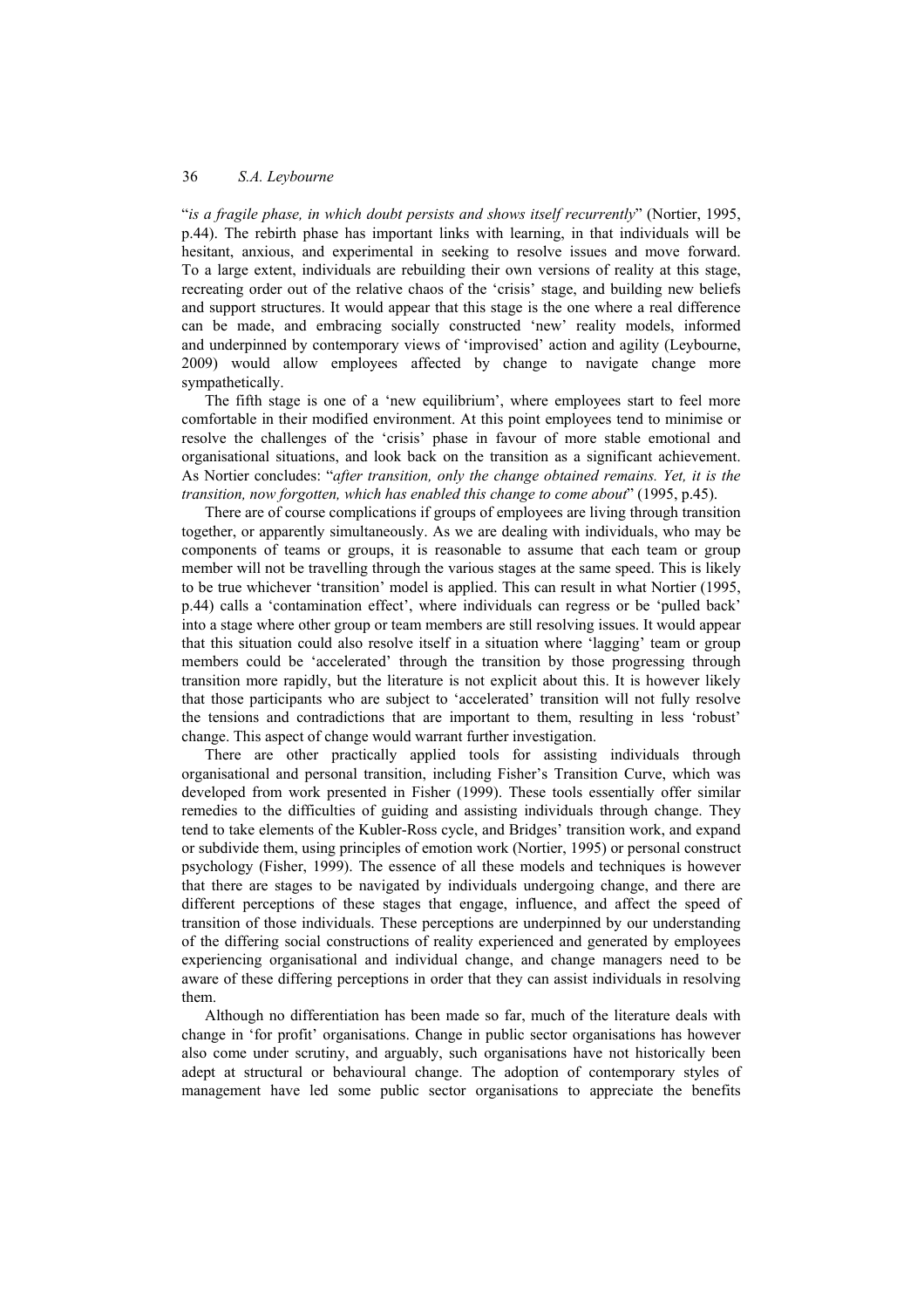of assisting employees to cope with change (Noblet et al., 2006), and the widespread and continuing adoption of managerialism requires such actions (Noblet et al., 2006). Robinson and Griffiths (2005) considered coping with organisational change within a UK government department, identifying 15 coping responses and four coping 'types', and developing a testable model for coping with organisational change-based stress.

Experience of public sector organisations in the UK has demonstrated that change to deliver efficiencies and to reduce operational costs is generating significant stress and difficulty in coping at the individual, at the group or team, and at the organisational level. The UK government as principal stakeholder in the UK public sector is driving radical and demanding change, notably by capping expenditure whilst challenging public sector managers to deliver increased and measurable outputs to meet ideological and politically expedient outcomes. The stress and coping difficulties inherent in such an approach, especially in organisations that historically have not been particularly adept at managing and supporting individuals through change, can result in managerial and organisational challenges that these organisations have historically not been equipped to resolve.

Employee turnover is also linked to commitment to change and coping with change (Cunningham, 2006), in that stressed employees who are unable to cope with extreme change may feel that leaving is a preferable option. Cunningham (2006) adopted a people-oriented focus to organisational change, concentrating on individual employee behaviours, attitudes, and cognitions. He developed empirically sound relationships that indicated that employee turnover was directly linked to commitment to change, and mediated by coping with change, in that those employees who felt better able to cope with organisational change were more likely to stay with the organisation during and after the change process. This outcome aligns with and reinforces the findings of Rafferty and Griffin (2006).

#### **5 Lessons for practitioners**

There are a number of issues that have been developed within this paper relating to the importance of assisting employees to cope with change. Firstly, a number of models for assisting employees through transition have been considered, notably the Kubler-Ross grief cycle, and William Bridge's transition model. Additional sources have validated the benefit of applying either these models or variants of them to help to understand the stages that employees travel through in their transition journey. There are tools such as Beer et al.'s (1990) 'Change Transition Process' which have incorporated Kubler-Ross's work as the basis for their operationalisation. Managers who are implementing change would therefore benefit from knowledge of these models and the theoretical underpinnings that ensure their effectiveness, especially in the light of the outcomes of the research in Cunningham (2006), which indicates implications for employee turnover.

Secondly, it is evident that reactions to change are both context-specific, and specific to individuals undergoing and coping with that change. It is therefore logical that the temporal aspects of transition vary, and some individuals cycle through and regress within and through the various phases, resulting in difficulties in managing the transition process. Notably, different individuals will perceive the change process in different ways, and vary in the timetable they apply to resolving the issues surrounding change to their own satisfaction. Change Managers who are adept at managing the behavioural aspects of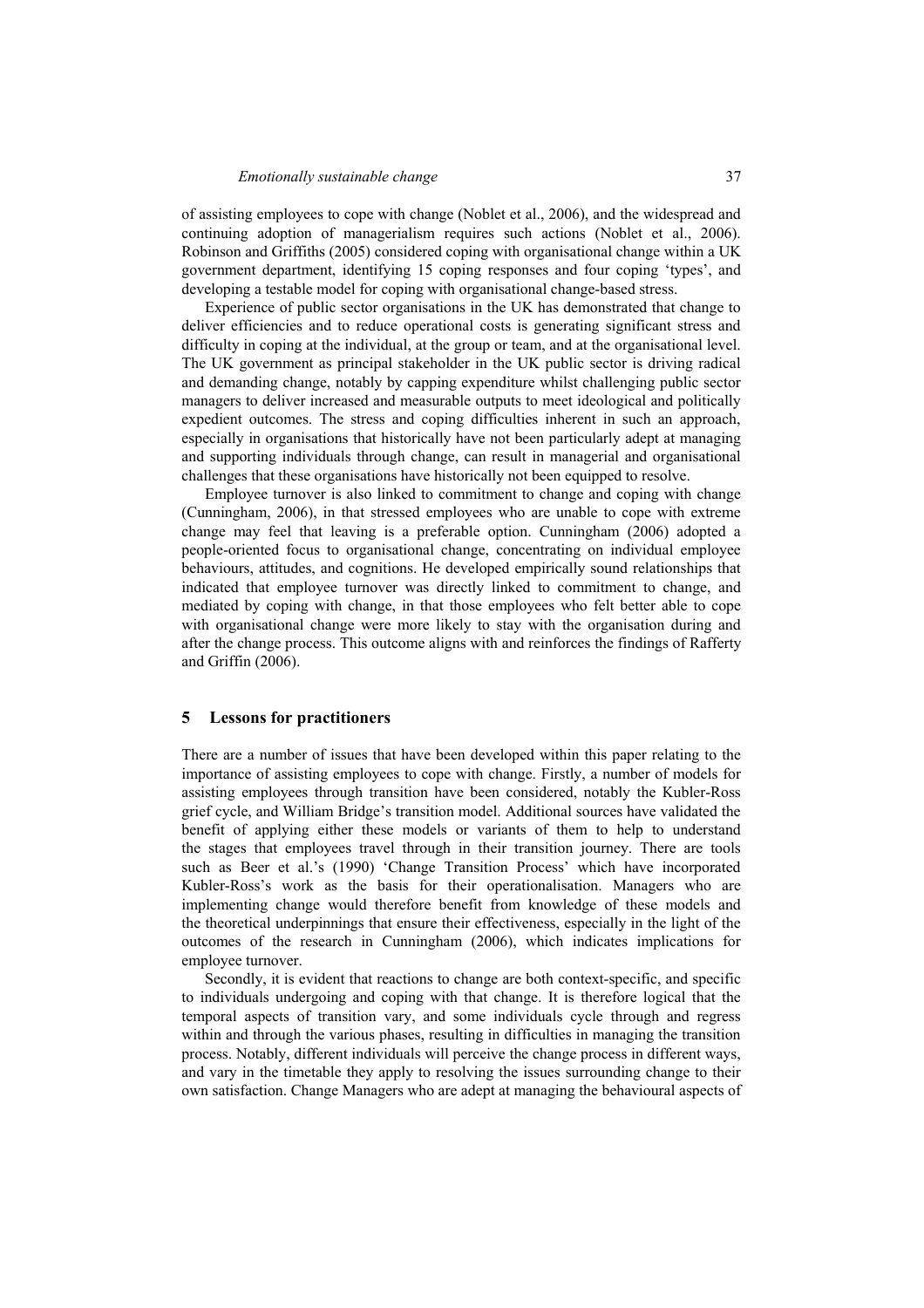the ways in which their employees navigate through transition should find their change initiatives to be more successful. Weick's (1995) and earlier 'sensemaking' work is particularly relevant here, together with an understanding of the concept of individual social constructions of reality.

Thirdly, there are certain domains or sectors that that have historically found the management of change, and the management of behaviours within the change cycle, to be problematical. The public sector has been acknowledged as a 'laggard' in effectively managing complex and extreme change, and the adoption of contemporary styles of management have led some public sector organisations to appreciate the benefits of assisting employees to cope with change (Noblet et al., 2006). Notably, the shift away from 'process', and towards an understanding of the behavioural underpinnings that influence the way that public sector employees interact with and within change, is allowing for a more comprehensive understanding of change in these areas. Change managers within public sector organisations may therefore need an increased exposure to the principles of emotion-based work and management in order to reap the benefits inherent in such an approach.

Fourthly, and more generally, there is a growing awareness of the complexity of change, and of the difficulties of managing multiple simultaneous changes within organisations. The effects of change are wide reaching, both at the process level and at the behavioural level, and managers who are adept at managing and resolving the ambiguities and complexities of issues surrounding change are increasingly seeing their value to the organisation more appreciated. There are also cultural issues that impinge upon and significantly affect transition and change. Notably, cultural issues surrounding changes in leadership style, organisational focus, changing work styles, and the use (and abuse) of technology all affect the way organisations are managed, and the way change, and the transition through change, occur (Deetz et al., 2000). Inevitably, organisations differ in their embracing and their understanding of such issues, but the increased awareness suggests that the shift that is apparent is in the right direction. Change practitioners should be attempting to embrace this shift, and use it to their advantage.

#### **6 Conclusions**

Organisations are undergoing, embracing, and coping with change more than ever before. The turbulent organisational environments of the 21st century are challenging organisations to be more efficient, more effective, and more creative, and to manage all three scenarios simultaneously. This is resulting in conflicting priorities, and generating stress which is adversely affecting the abilities of organisations to react to required triggers and also adversely affecting the ability of some employees to function effectively.

Those organisations that recognise the conflicting tensions inherent in managing change, and in particular, the difficulties of managing the transition through change scenarios, may have an advantage. This is particularly so where activity is directed at assisting employees to cope with the behavioural difficulties of transition through change (Leybourne, 2002; Stensaker et al., 2002).

Frameworks for coping with transition that are based on the work of Kubler-Ross and Bridges are seen to assist with the difficulties experienced by some employees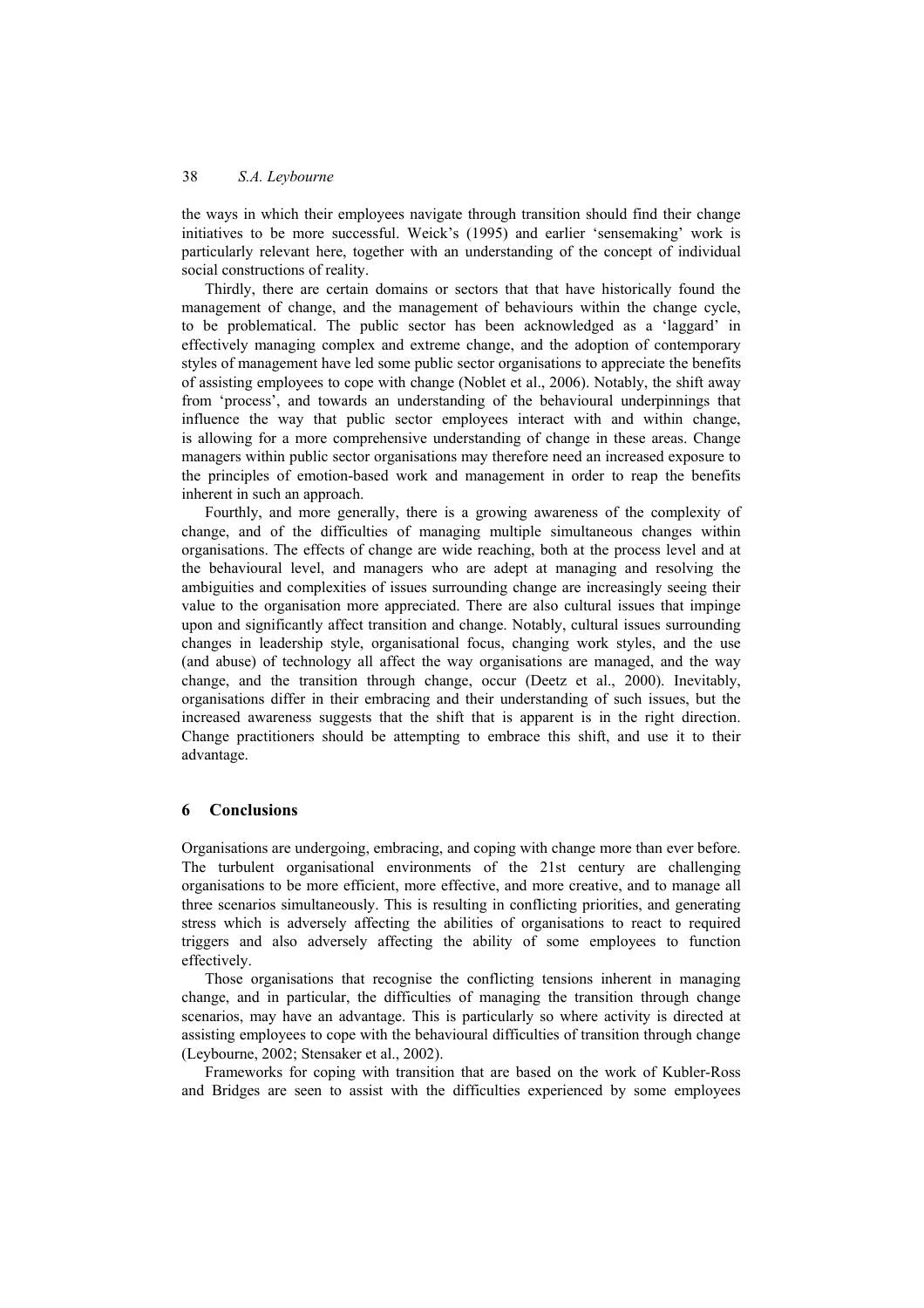undergoing transition through organisational change, and at the very least, provide a starting point that helps managers to understand and support the emotional needs of those employees. A number of transition tools have evolved from the original work of Adams et al. (1976) and Kubler-Ross (1969), including Beer et al.'s (1990) 'change transition process', the William Bridges Transition Model which is featured significantly here, the various transition curves reported in Elrod II and Tippett (2002), and those developed around the turn of the millennium by John Fisher.

It is however clear that employees can struggle with change, and frameworks that allow us to understand the effect of change on individuals and groups, and particularly in respect of how the impact of change and be moderated and lessened by an understanding of the transition process, are important. As academics, we interrogate these issues, and synthesise and present them. However, the vital issue is how practitioners engage with our output, and embrace and implement the principles that we unearth.

This paper seeks to make the connection between the Kubler-Ross (1969) and Bridges (1991) transition models and the personal navigation of change more explicit. The transition models and frameworks discussed in this paper are a useful starting point on the journey towards understanding and implementing change within organisations. Specifically, they assist employees through the personal transition journeys that they have to make whilst those organisations are adjusting to the turbulent environments that need to be navigated in order to survive and thrive.

These tools and frameworks have been known for many years – almost 50 in the case of the Kubler-Ross (1969) output. However, although it sometimes seems that transition has been overlooked within the change literature, evidence that such tools assist in understanding and assisting employees through transition is becoming more apparent. Further empirical study in this area is therefore urgently required, given our emerging appreciation of the importance of the emotional effects of the transition through organisational change.

#### **References**

- Adams, J., Hayes, J. and Hopson, B. (1976) *Transition: Understanding and Managing Personal Change*, Martin Robertson and Co., London.
- Argyris, C. and Schön, D. (1978) *Organizational Learning: A Theory of Action Perspective*, Addison-Wesley, Reading, MA.
- Ashforth, B.E. (2000) *Role Transitions in Organizational Life: An Identity-Based Perspective*, Laurence Erlbaum Associates, Mahwah, NJ.
- Beer, M., Eisenstat, R.A. and Spector, B. (1990) 'Why change programs don't produce change', *Harvard Business Review*, Vol. 68, No. 6, November, pp.146–155.
- Bridges, W. (1991) *Managing Transitions: Making the Most of Change*, Addison-Wesley, Reading, MA.
- Bridges, W. (2001) *The Way of Transition: Embracing Life's Most Difficult Moments*, Pereus Publishing, Cambridge, MA.
- Brown, S.L. and Eisenhardt, K.M. (1997) 'The art of continuous change: linking complexity theory and time-paced evolution in relentlessly shifting organizations', *Administrative Science Quarterly*, Vol. 42, No. 1, pp.1–34.
- Burke, R.J. (2002) 'Organizational transitions', in Cooper, C.L. and Burke, R.J. (Eds.): *The New World of Work: Challenges and Opportunities*, Blackwell Publishers Ltd., Oxford, pp.3–28.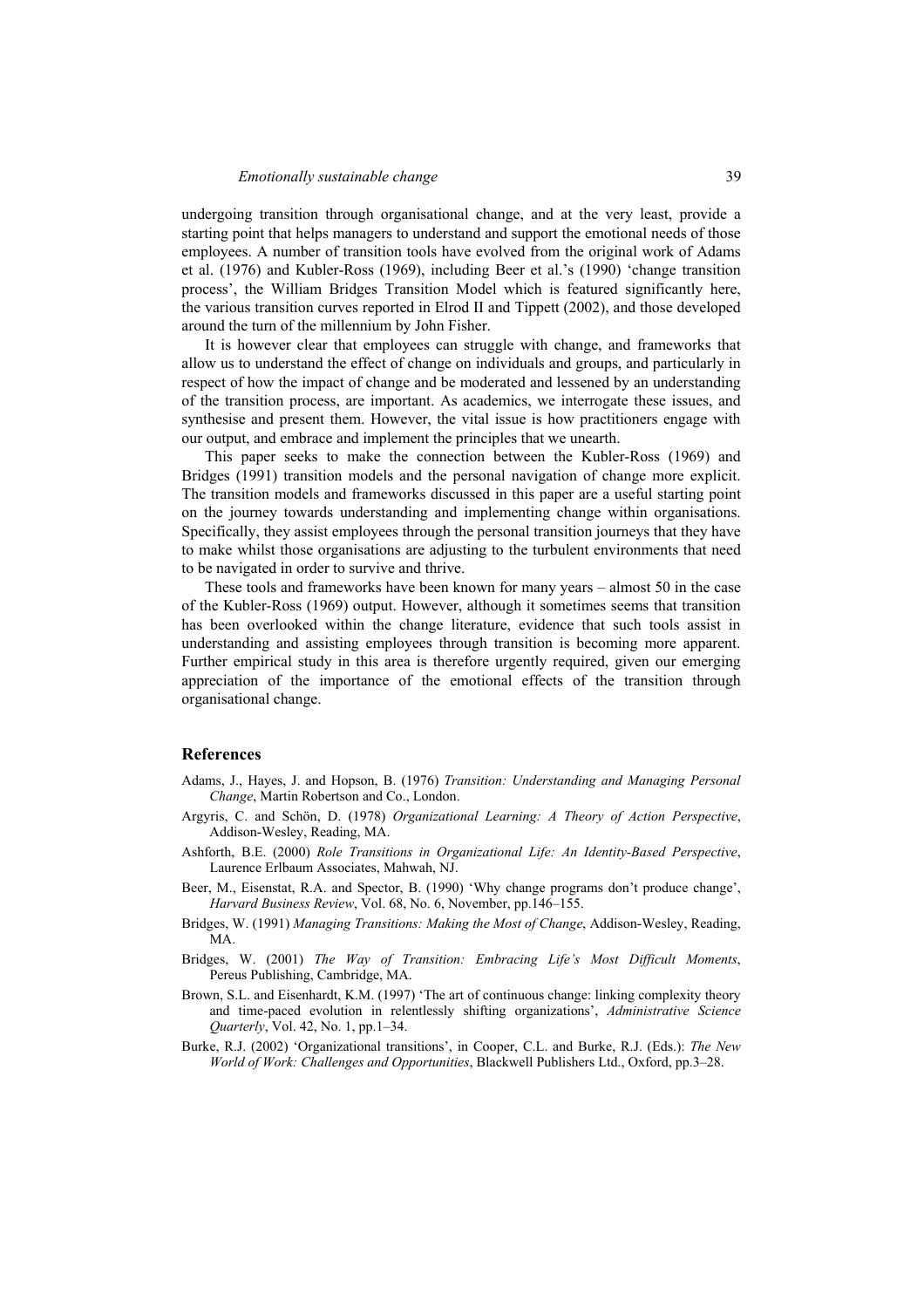- Bussolari, C.J. and Goodall, J.A. (2009) 'Chaos theory as a model for life transitions counseling: nonlinear dynamics and life's changes', *Journal of Life Counseling and Development*, Vol. 87, No. 1, pp.98–107.
- Butterfield, L.D., Borgen, W.A., Amundson, N.E. and Erlebach, A.C. (2010) 'What helps and hinders workers in managing change', *Journal of Employment Counseling*, Vol. 47, pp.146–156.
- Carnell, C. (1999) *Managing Change in Organizations*, Pearson Education, Harlow, England.
- Carnell, C. (2003) *Managing Change in Organizations*, 4th ed., Pearson Education Harlow, England.
- Chelariu, C., Johnson, W.J. and Young, L. (2002) 'Learning to improvise, improvising to learn: a process of responding to complex environments', *Journal of Business Research*, Vol. 55, No. 2, pp.141–147.
- Choi, M. (2011) 'Employees' attitudes toward organizational change: a literature review', *Human Resource Management*, Vol. 50, No. 4, pp.479–500.
- Clarke, C., Hope-Hailey, V. and Kelliher, C. (2007) 'Being real or really being someone else: change, managers and emotion work', *European Management Journal*, Vol. 25, No. 2, pp.92–103.
- Coch, L. and French Jr., J.R.P. (1948) 'Overcoming resistance to change', *Human Relations*, Vol. 1, No. 4, pp.512–532.
- Cunningham, G.B. (2006) 'The relationships among commitment to change, coping with change, and turnover intentions', *European Journal of Work and Organizational Psychology*, Vol. 15, No. 1, pp.29–45.
- Dawson, P. (2003) *Reshaping Change: A Processual Perspective*, Routledge, London.
- de Vries, K. and Miller, D. (1984) *The Neurotic Organization*, Jossey-Bass, New York.
- Deetz, S.A., Tracy, S.J. and Simpson, J.L. (2000) *Leading Organizations through Transition: Communication and Cultural Change*, Sage Publication, Thousand Oaks, CA.
- Elrod II, P.D. and Tippett, D.D. (2002) 'The 'death valley' of change', *Journal of Organizational Change Management*, Vol. 15, No. 3, pp.273–291.
- Fisher, J. (1999) 'The transition curve paper', Paper presented at the *Tenth International Personal Construct Congress*, Berlin.
- Fisher, S. and Cooper, C.L. (Eds.) (1990) *On the Move: The Psychology of Change and Transition*, John Wiley and Sons, Chichester, UK.
- Folkman, S. (1984) 'Personal control and stress and coping processes: a theoretical analysis', *Journal of Personality and Social Psychology*, Vol. 46, No. 4, pp.839–852.
- Folkman, S., Lazarus, R.S., Gruen, R.J. and DeLongis, A. (1986) 'Appraisal, coping, health status, and psychological symptoms', *Journal of Personality and Social Psychology*, Vol. 50, No. 3, pp.571–579.
- Grant, P. (1996) 'Supporting transition: how managers can help themselves and others during times of change', *Organizations and People*, Vol. 3, No. 4, pp.7–10.
- Greiner, L.E. (1972) 'Evolution and revolution as organizations grow', *Harvard Business Review*, Vol. 50, No. 4, Summer, pp.37–46.
- Hitt, M.A. (2000) 'The new frontier: transformation of management for the new millennium', *Organizational Dynamics*, Vol. 28, No. 3, Winter, pp.7–17.
- Holbeche, L. (2006) *Understanding Change: Theory, Implementation and Success*, Butterworth-Heinemann, Oxford.
- Hopson, B. and Adams, J. (1976) 'Toward an understanding of transition: defining some boundaries of transition dynamics', in Adams, J., Hayes, J. and Hopson, B. (Eds.): *Transition: Understanding and Managing Personal Change*, Martin Robertson and Co., London, pp.3–25.
- Horner Reich, B., Gemino, A. and Sauer, C. (2012) 'Knowledge management and project-based knowledge in IT projects: a model and preliminary empirical results', *International Journal of Project Management*, Vol. 30, No. 6, pp.663–674.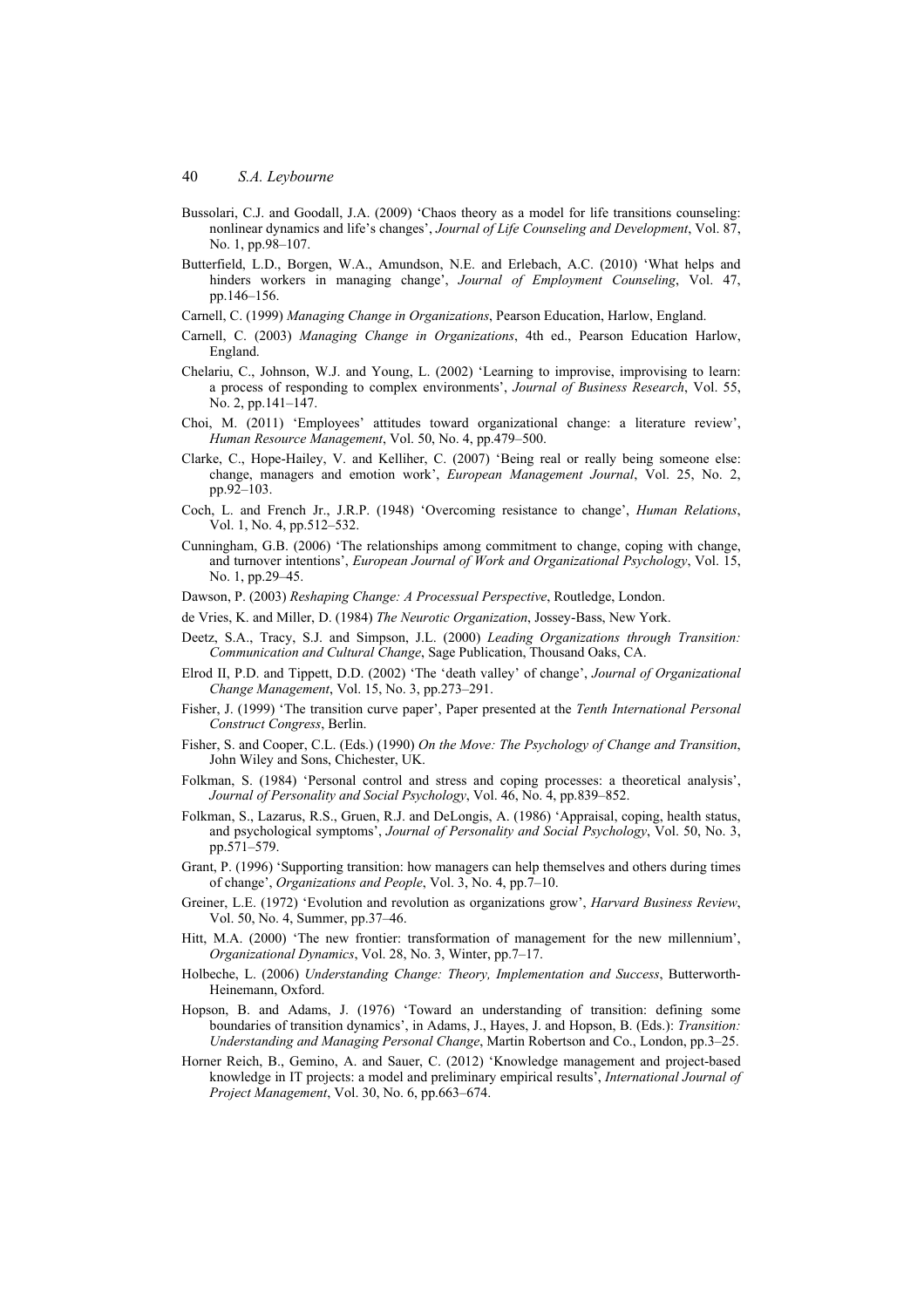- Huy, Q.N. (2002) 'Emotional balancing of organizational continuity and radical change: the contribution of middle managers', *Administrative Science Quarterly*, Vol. 47, pp.31–69.
- Imara, M. (1975) 'Dying as the last stage of growth', in Kubler-Ross, E. (Ed.): *Death: The Last Stage of Growth*, Prentice-Hall, Englewood Cliffs, NJ.
- Jaakkola, M. (2015) 'Market-driven innovation capability and financial performance: moderating effect of environmental turbulence', in Dato-on, M.C. (Ed.): *The Sustainable Global Marketplace: Proceedings of the 2011 Academy of Marketing Science (AMS) Annual Conference*, Springer International Publishing, New York, NY, p.320.
- Judge, T.A., Thoresen, C.J., Pucik, V. and Welbourne, T., (1999) 'Managerial coping with organizational change: a dispositional perspective', *Journal of Applied Psychology*, Vol. 84, No. 1, pp.107–122.
- Kamoche, K. and Cunha, M.P.E. (2005) 'Improvisational action as tacit knowledge', Paper presented at the *Annual Meeting of the Academy of Management*, 5–10 August, Honolulu, HI.
- Kiefer, T. (2005) 'Feeling bad: antecedents and consequences of negative emotions in ongoing change', *Journal of Organizational Behavior*, Vol. 26, pp.875–897.
- King, C. (2005) *Creating Partnerships: Unleashing Collaborative Power in the Workplace*, The Wisdom Way Press, Santa Barbara, CA.
- Kubler-Ross, E. (1969) *On Death and Dying*, Routledge/Tavistock Publications, London.
- Kumar, R.R. and Kamalanabhan, T.J. (2005) 'The role of personality factors in coping with organizational change', *International Journal of Organizational Analysis*, Vol. 13, No. 2, pp.175–192.
- Lewin, K. (1947) 'Frontiers in group dynamics', *Human Relations*, Vol. 1, pp.5–41.
- Leybourne, S.A. (2002) *Project Management and the Implementation of Strategic Change within the U.K. Financial Services Sector*, Unpublished Doctoral Dissertation, Cardiff Business School, UK.
- Leybourne, S.A. (2006) 'Managing change by abandoning planning and embracing improvisation', *Journal of General Management*, Vol. 31, No. 3, pp.11–29.
- Leybourne, S.A. (2007) 'Change and transformation in the UK financial services sector: equipping employees to cope with change', Paper presented at the *Annual Meeting of the Academy of Management*, 3–8 August, Philadelphia.
- Leybourne, S.A. (2009) 'Improvisation and agile project management: a merging of two ideals?', *Int. Journal of Managing Projects in Business*, Vol. 2, No. 4, pp.519–535.
- Leybourne, S.A. and Kennedy, M. (2015) 'Learning to improvise, or improvising to learn: knowledge generation and 'innovative practice' in project environments', *Knowledge and Process Management*, Vol. 22, No. 1, pp.1–10.
- Marks, M.L. (2007) 'A framework for facilitating adaptation to organizational transition', *Journal of Organizational Change Management*, Vol. 20, No. 5, pp.721–739.
- Meleis, A.I., Sawyer, L.M., Im, E-O., HilfingerMessias, D.K. and Schumacher, K. (2000) 'Experiencing transitions: an emerging middle-range theory', *Advances in Nursing Science*, Vol. 23, No. 1, pp.12–28.
- Moos, R.H. (1976) *Human Adaptation: Coping with Life Crises*, Heathm Lexington, MA.
- Moran, J.W. and Brightman, B.K. (2001) 'Leading organizational change', *Career Development International*, Vol. 6, No. 2, pp.111–118.
- Nicholson, N. and West, M.A. (1988) *Managerial Job Change: Men and Women in Transition*, Cambridge University Press, Cambridge, UK.
- Noblet, A.J., McWilliams, J.H. and Rodwell, J.J. (2006) 'Abating the consequences of managerialism on the forgotten employees: the issues of support, control, coping, and pay', *International Journal of Public Administration*, Vol. 29, Nos. 10–11, pp.911–930.
- Nortier, F. (1995) 'A new angle on coping with change: managing transition!', *Journal of Management Development*, Vol. 14, No. 4, pp.32–46.